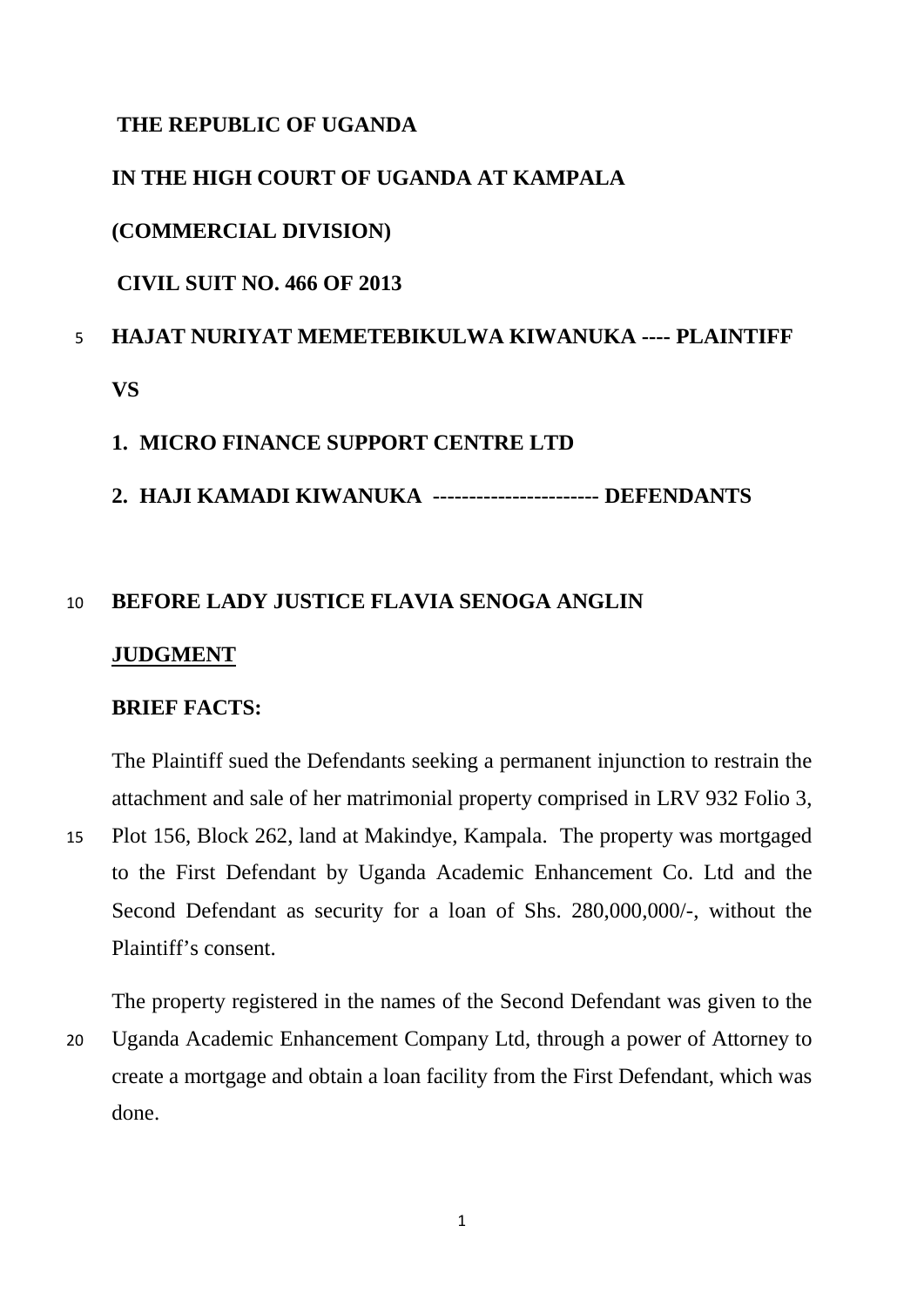The loan facility fell in arrears and the First Defendant moved to realize the security hence the suit.

The Plaintiff contends that she stands to lose her home through irregular and illegal processes, which will cause her untold inconvenience, suffering, 5 embarrassment and loss!

By this suit, she seeks the following remedies:-

- 1) A declaration that the mortgage by the Defendants, on her matrimonial home was irregularly and illegally secured, and is therefore a nullity.
- 2) A permanent injunction against the Defendants restraining them from selling 10 the matrimonial home in satisfaction of the impugned mortgage.
	- 3) An order releasing any encumbrance put by the Defendants on the said matrimonial home placed upon the title to the Plaintiff's said land that is meant to secure the Defendant's interest arising from the mortgage.
	- 4) An order for general and punitive damages against the Defendants.
- 15 5) Costs of the suit.

In its defence, the First Defendant stated that it carried out due diligence on the suit property before approving the loan and the Second Defendant affirmed in a duly registered statutory declaration that he was not married as per the laws of Uganda. The Second Defendant hence authorized Uganda Academic 20 Enhancement Co. Ltd to pledge the property as security for the loan facility.

The Second Defendant denied mortgaging the suit property to the First Defendant contending that it was Nancy Twashaba Rwabirindore, who hoodwinked him to surrender the certificate of title by entering into a memorandum of understanding promising to redeem the property by issuing a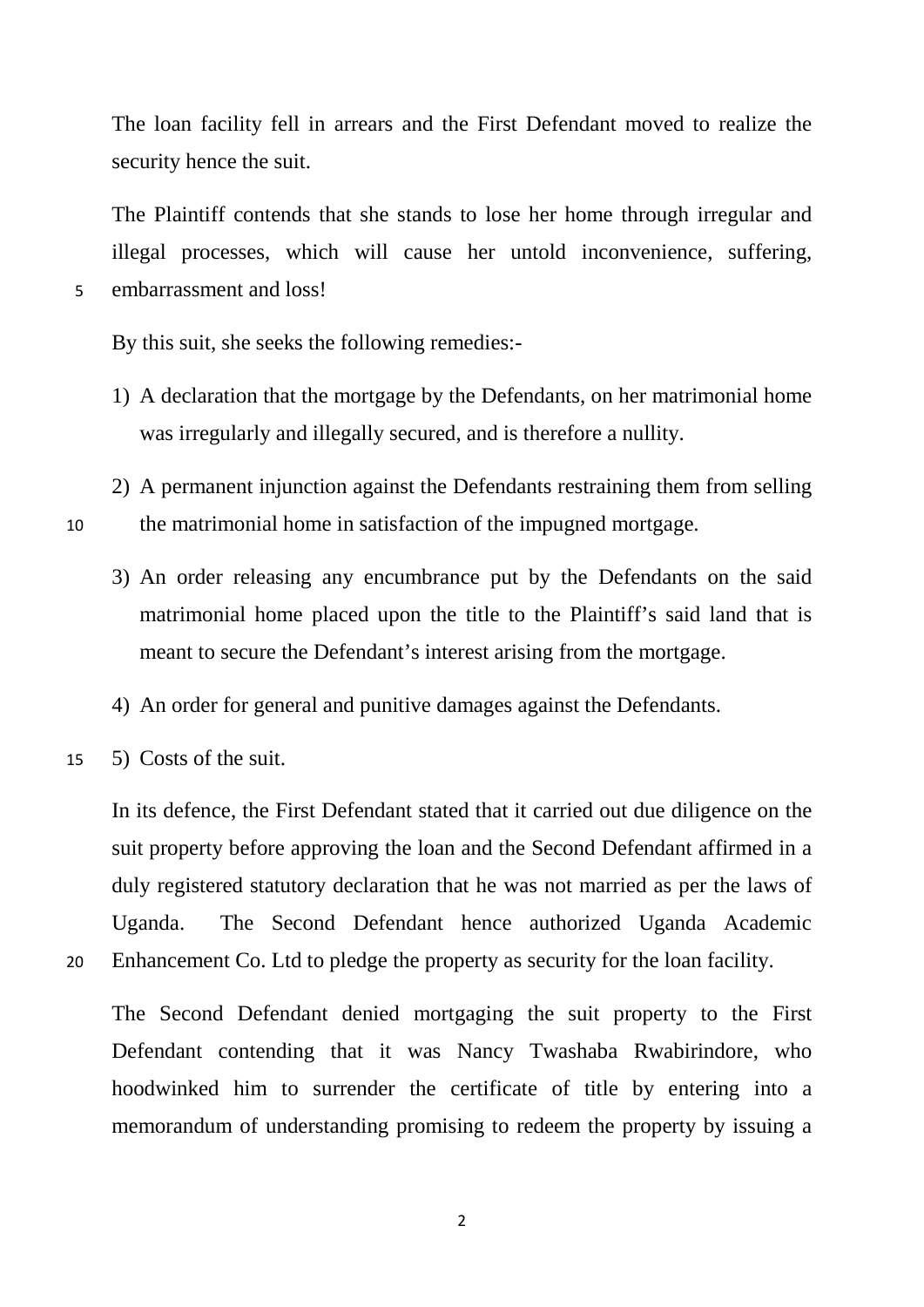cheque for Shs.170,000,000/- as security, hereby obtaining for herself and Uganda Academic Enhancement Co. Ltd a loan from the First Defendant.

The First Defendant prayed for the dismissal of the suit with costs.

At the joint scheduling memorandum, the following issues were framed by the 5 parties:-

- **1) Whether the Plaintiff and the Second Defendant have a subsisting valid marriage under the Marriage and Divorce of Mohammedans Act.**
- **2) Whether the suit property was lawfully engaged as security for a mortgage by the Defendants.**

## 10 **3) Whether the Plaintiff is entitled to the remedies sought.**

The Plaintiff and Defendants testified and written submissions were filed for the Plaintiff and the First Defendant.

The issues will be resolved in the same order.

**Whether the Plaintiff and the Second Defendant have a subsisting valid**  15 **marriage under the Marriage and Divorce of Mohammedans Act.**

Under S.2 of the Marriage and Divorce of Mohammedans Act, *"all marriages between persons professing the Muhammedan religion, … celebrated or given according to the rites and observances of the Mohammedan religion, customary and usual among the tribe or sect in which the marriage or divorce*  20 *takes place, are valid".*

The Act does not prescribe any ceremonies or formalities or rites and observances to solemnize the marriage. In the case of **Mist. Momtaz Begum vs. Anowar Hossain, Supreme Court of Bangladesh SCCA 139/2003 Pg 11- 12**. It was stated that *"The Mohammedan law does not insist upon any*  25 *particular form in which the contractual performance should be effected or*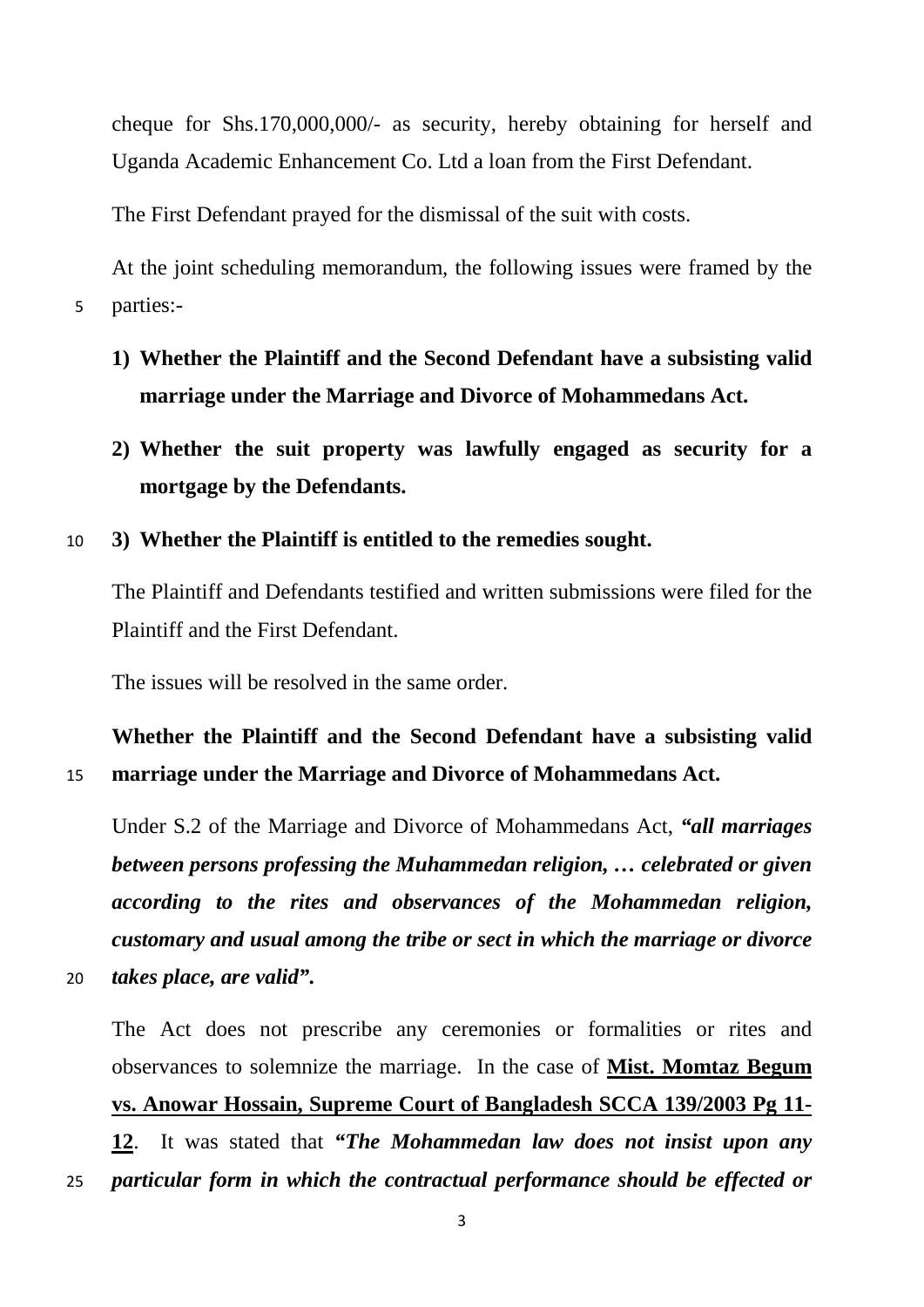*that the union should be evidenced by any writing, nor is the presence of witnesses essential for its validity".*

However, this seems to depend on the particular sect of Islam as can be discerned from the writing of some scholars who have stated that *"though* 

- 5 *among the Sunnis the presence of witnesses is considered necessary for the validity of a marriage, their absence only renders it invalid, which is cured by consumation".* – Mohammedan Law,  $6^{\text{th}}$  Edition, by Sued Ameer Ali, **following Fata wan Akungirir, Vol II P.209 and Radd-UL-Muhtar Vol II P.429.**
- 10 It has also been observed that *"A marriage contract … as a civil instrument rests on the same footing as other contracts. The parties retain their personal rights against each other as well as against strangers…"*

The following have been stated to be the pillars of the Moslem marriage:-

a) Ejab-o-kubool – that is offer or proposal by one party to the marriage and 15 acceptance by the other party.

- b) The free and mutual consent must be expressed in clear and unambiguous words.
- c) Presence of two witnesses is required for example if the parties are Hanafis or Sunnis, but no witnesses are needed if the parties are shias.
- 20 d) Both the bride and groom must have attained puberty (not necessarily the legal age of majority).
	- e) Both the parties, that is, the bride and groom or when minor, their guardians, must be of sound mind;
- The marriage should not be as forbidden by the rules of blood relationship, 25 affinity or fosterage or religion of the parties, prescription of iddat in case of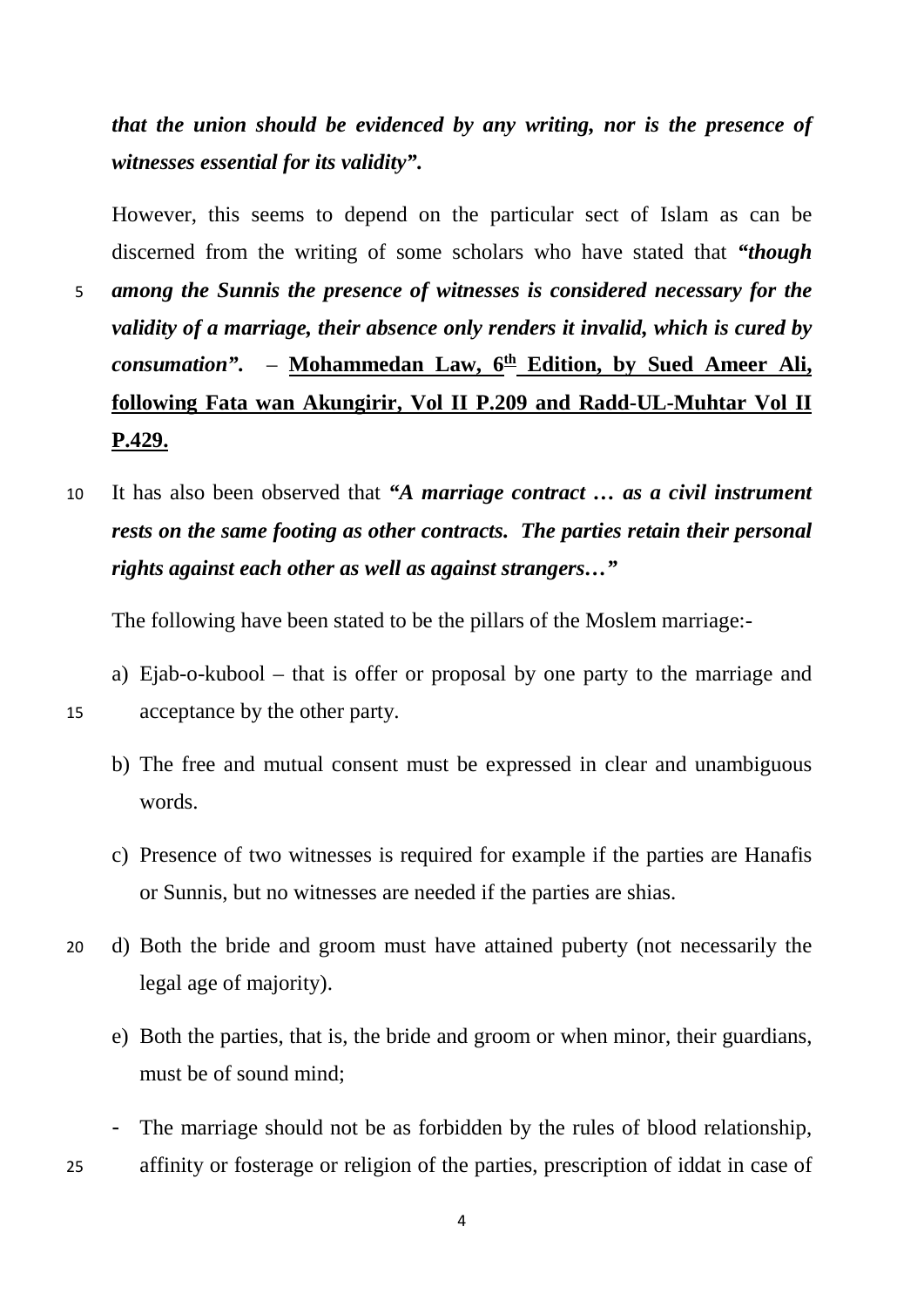re-marriage of a woman, depending on the sect to which the parties belong. - Authors and Scholars in Islamic law.

Bearing the above in mind, court evaluates the evidence in the present case. Pw1, the Plaintiff testified that she got married to Sowedi Mukasa, a brother of

- 5 the Second Defendant, in the 1940s, when she was about 16 years of age. After her husband's death, she fell in love with the Second Defendant three years later, and they got married in 1961 at a marriage ceremony conducted at Uganda Muslim Supreme Council, Old Kampala near Mengo, but she could not recall the name of the Sheik who conducted the marriage.
- 10 Pw1 introduced the Second Defendant to her brother, as the person she had chosen to be her husband. The Second Defendant gave her brother a tunic (Kanzu) and a cock. They went to the Mosque where the ceremony was held and her brother received the mahare (dowry) of Shs. 2000/-.

The Second Defendant (Dw2) confirmed that the Plaintiff is his wife. And in 15 cross examination by Counsel for the First Defendant stated that he and the Plaintiff got married at the time Uganda got independence. Though no certificate was issued to them, they used to enter their names in the Register book. He could not recall signing any marriage certificate.

Pw3 testified that in the Islamic Faith, the marriage ceremony is conducted by 20 any Mullah or Sheik of any level who is well versed with the faith.

Disputing that the Plaintiff and the Second Defendant are married, Dw3 testified that, the Second Defendant affirmed in a duly registered statutory declaration – Annexture C, that he is not married as per the laws of Uganda. And that the Second Defendant presented himself to the First Defendant who in verifying his

25 marriage status established that he swore a statutory declaration to the effect that he was not married.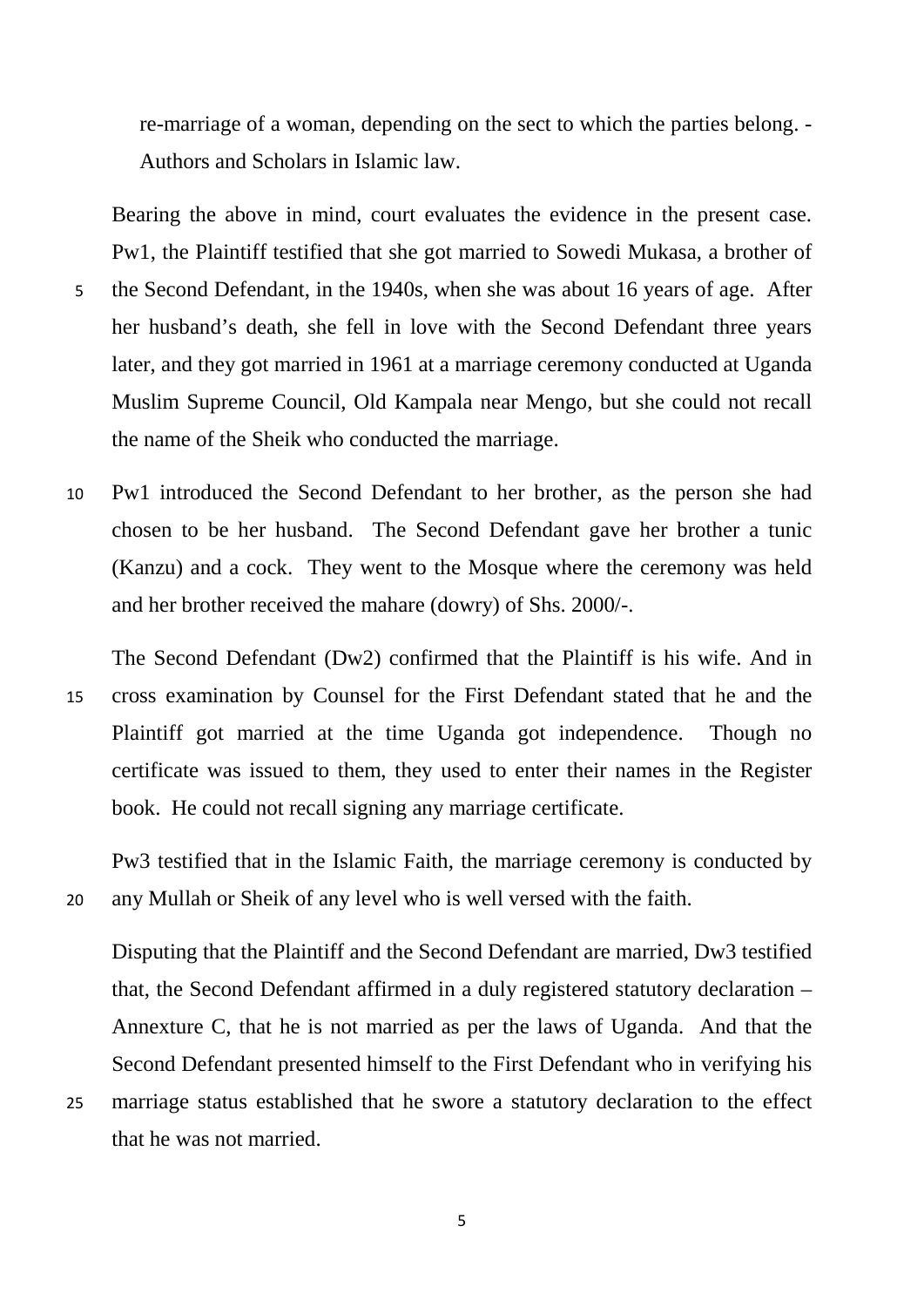This court in considering the evidence of the parties finds that, Pw1's evidence that she was legally married to the Second Defendant under the Mohammedan Law was not seriously challenged by both Defendants.

As already stated in this judgment, such ceremony may be conducted at home, 5 in a mosque, or any other formal wedding venue. And it may be conducted by an eminent member of the Moslem community, such as an Imam, or Sheik appointed to conduct the marriage. – Refer to **Momtaz Begum vs. Anowar Hossain (Supra).**

Pw1's evidence indicates that she went through a marriage ceremony (Nikah) 10 which is binding under Islamic law. There is no evidence to indicate that the necessary formalities already referred to in this judgment, required for conduct of a valid marriage were not fulfilled. Not remembering the name of the person who officiated the marriage does not affect the legality of the marriage. And neither does the Second Defendant's lie that he was not married.

15 Counsel for the First Defendant's submissions that the Second Defendant was under age at the time of the said marriage cannot be sustained either. This is because the Islamic Law under which the Marriage and Divorce of Mohammedan's Act was passed, applied to the Moslems as from 15<sup>th</sup> April, 1906. By then the parties to the intended marriage did not need to be of 20 majority age of 18 years, as is currently required.

The requirements of such marriage already referred to parties having reached age of puberty, which could range as low as 12 years.

The Plaintiff and Second Defendant had lived together since 1962 and by Dw2's own admission, the Plaintiff is his wife.

25 Under S.48 of the Evidence Act, *"when court has to form an opinion as to the relationship of one person to another, the opinion, expressed by conduct, as to*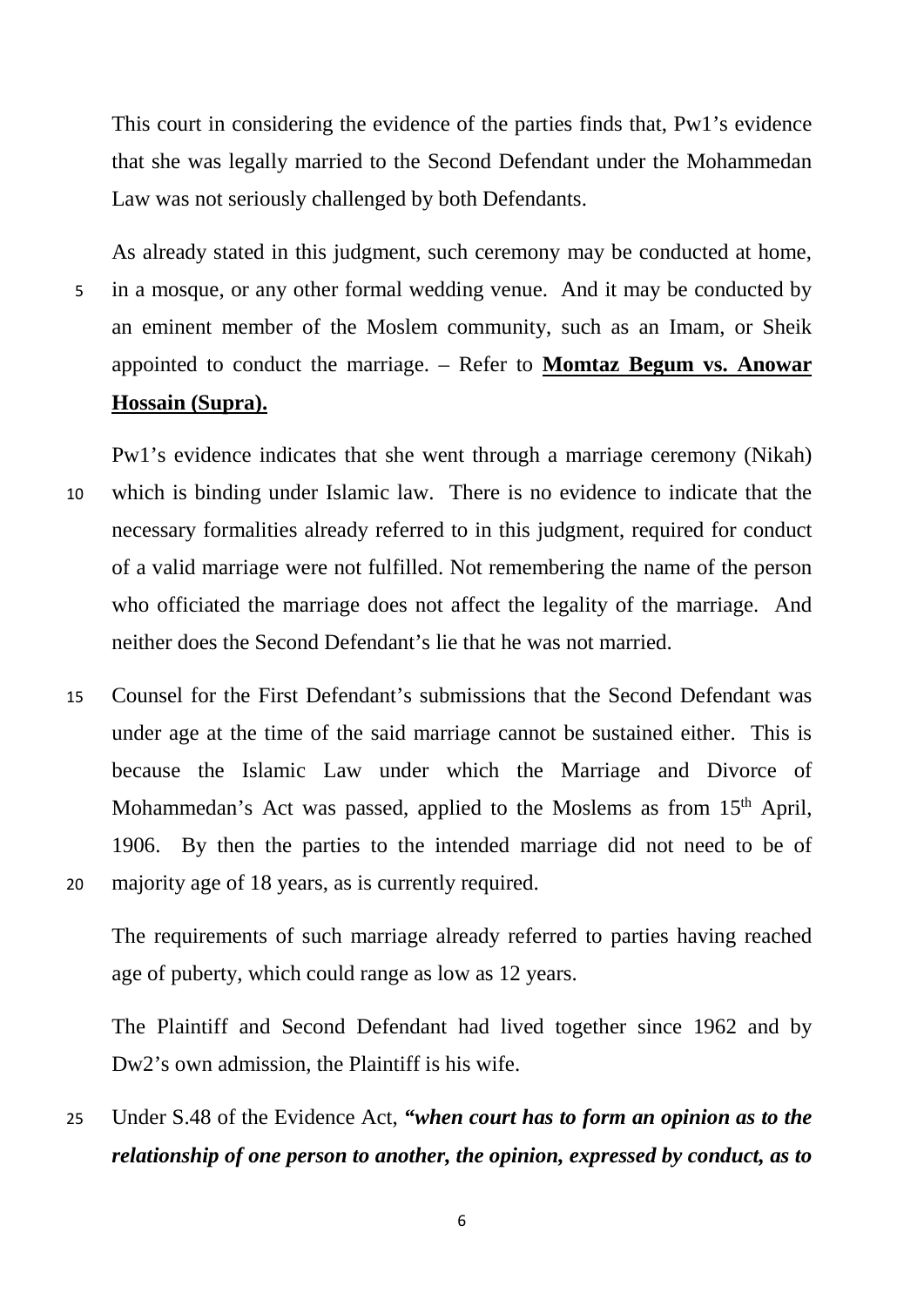*the existence of the relationship, of any person, who, as a member of the family or otherwise has special means of knowledge on the subject is a relevant fact,.."*

The issue of marriage was also considered in the case of **Ali s/o Pazi vs. Hamisi** 

5 **Mohamed [1968] EA 111 at P.1 P2** (S.50 of the Indian Evidence Act, 1872)- *"There was evidence that the Appellant and deceased had lived together as husband and wife for several decades, but no marriage certificate was produced".*

The couple had belonged to the Shafi Sect f Islam.

- 10 It was held by Hamlyn J that *"it is the law of the Shafi Sect of Islam, as of many codes, that there is a presumption of marriage where a man and woman have lived together as husband and wife for a considerable period of time".*  The judge decline to accept the contention by Counsel for the Respondent that *"no such presumption arises in the law of Islam in general or that of the*  15 *Shafi Sect in particular. To do so would be to lay upon the appellant a*
- *burden which he would almost certainly be unable to discharge after a considerable period of time".*

Decided cases have further established that *"when a question arises whether a marriage has been contracted in due form…., unless the parties were*  20 *prohibited from intermarrying, it is in the following cases presumed that they were validly married, and the burden of proving that their cohabitation was illegal, shifts to the person who alleges it to be illegal; viz where:-*

- 1) *It is proved that the parties cohabited together continuously and for a long period, as husband and wife, and were treated as such by their friends; or*
- 25 *(2) either party has acknowledged that he or she was married to the other (and the other party has been confirmed, or acquiesced in, the acknowledgment".* - See **Mist Momtaz Begun vs. Anowar Hossain**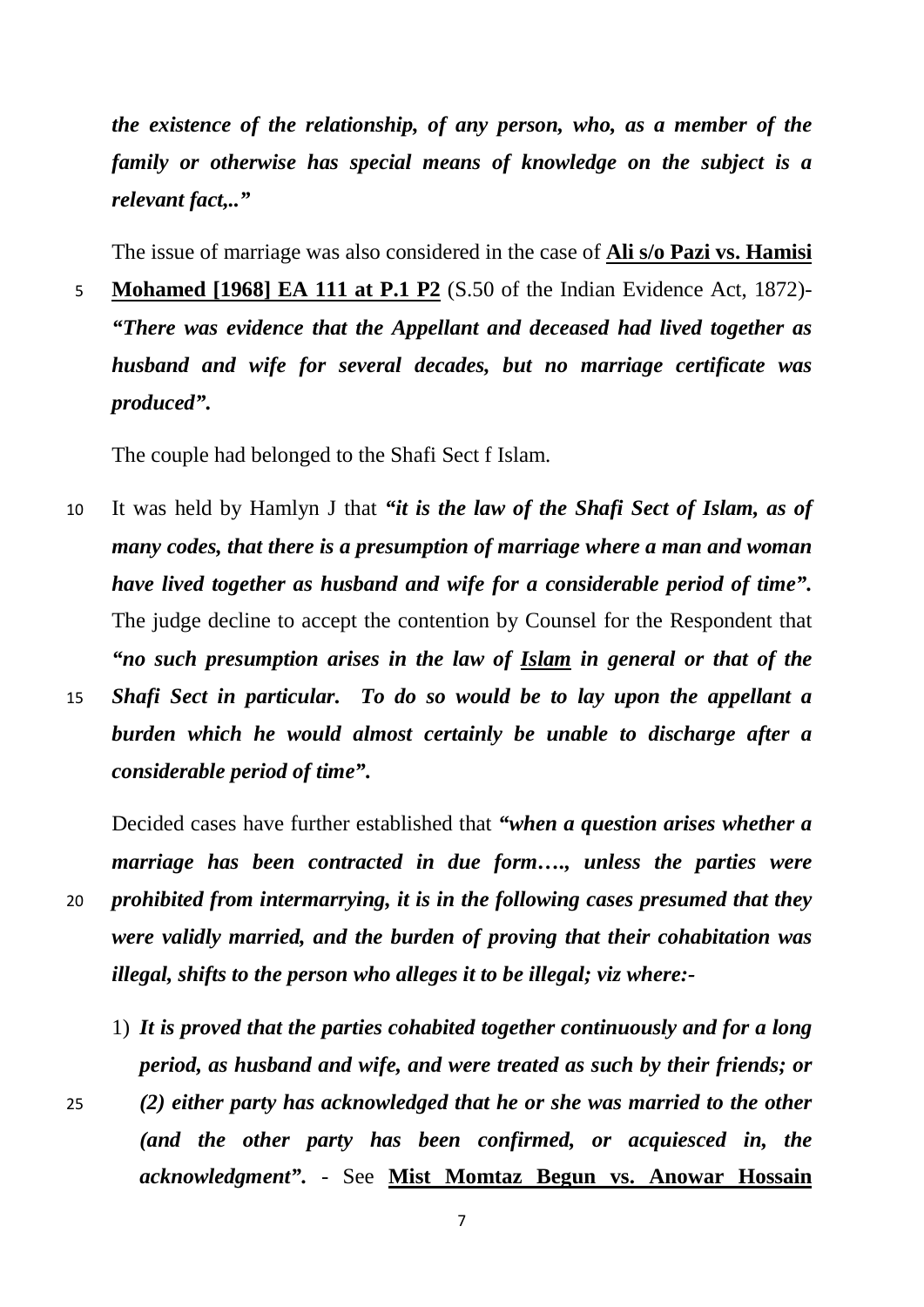# **(Supra) quoting Fainz.B Tyabju in Mohammedan Law**, chapter on **"Proof and Presumptions of Marriage"** paragraph 81.

The Plaintiff in the present case proved that she was legally married to the Second Defendant having gone through a molsem marriage ceremony. She 5 discharged the burden of proof placed upon her under S.101, 102 and 103 of the Evidence Act. The First Defendant on the other hand, except for Exhibit  $D_3$  did not adduce any other evidence to rebut the presumption of marriage. The First Defendant thereby failed to discharge the burden of proof placed on it by it negative averment that the Plaintiff was not married to the First Defendant.

10 Another issue that arose within the first issue is **whether the irregularities in obtaining the marriage certificate which raised questions of its authenticity rendered the marriage invalid.**

The evidence of Pw1 in this respect was that she recognized the marriage certificate which she got from the Second Defendant. That their names appear 15 in the book in the marriage was registered and it confirms the marriage. She asserted that she recalls appending her thumb print on the certificate although

she could not recall the date. And she did not know if the Second Defendant could read a document written in English or not.

However, Pw3 Sheilk Khatwib Mukuluwakika identified Exhibit  $P_1$  as the 20 marriage certificate he issued the Second Defendant and the Plaintiff when they needed as evidence of having gone through the Islamic Marriage ceremony.

He confirmed that the marriage ceremony can be conducted by any Mullah or Sheilk of any level, who is well versed with the Faith. He told court that, when he issued the certificate, he kept a copy and gave one to the Plaintiff and to the

25 Second Defendant.

The original certificate was availed to court and compared with the copy.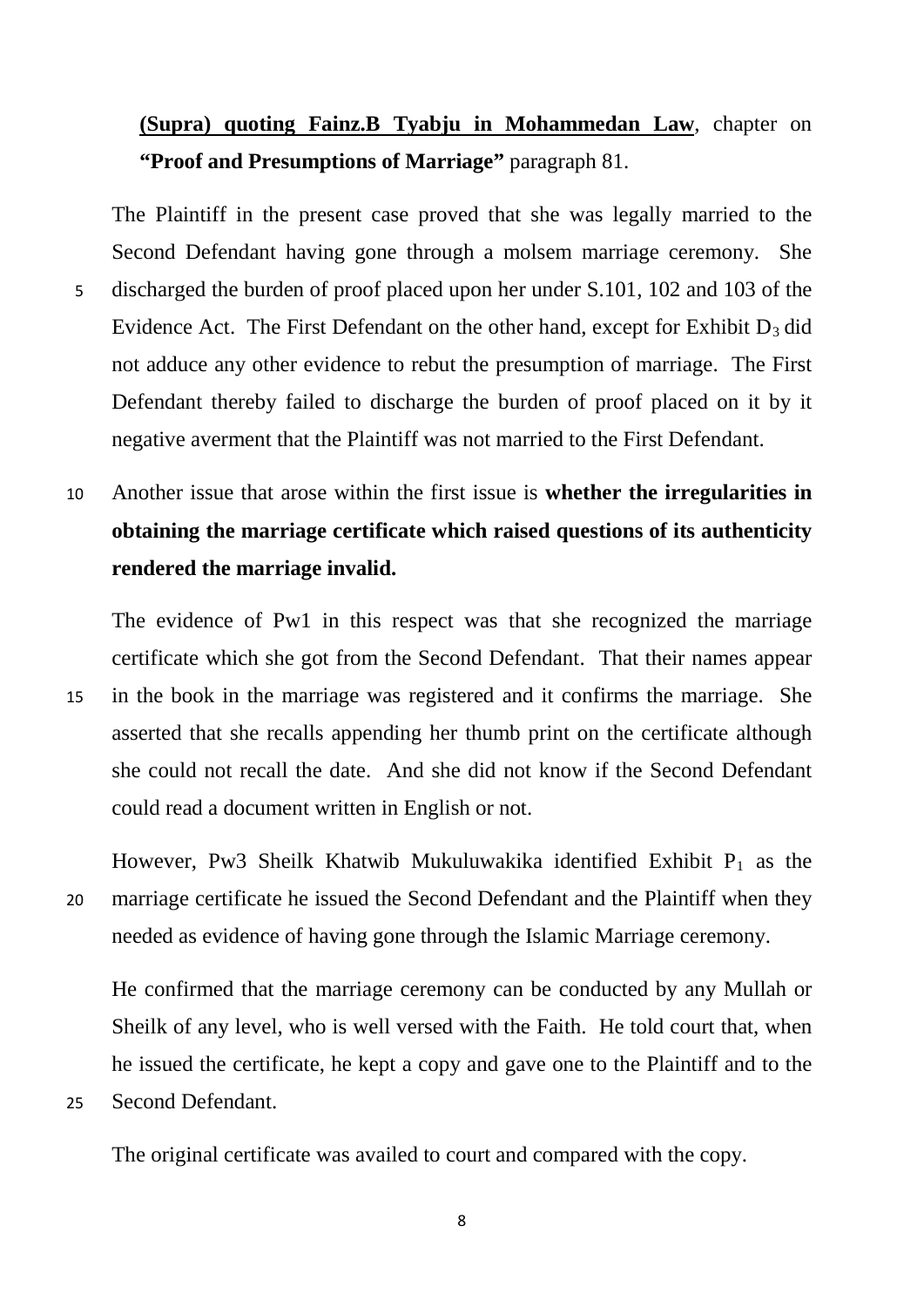The witness explained to court that he was not the one who presided over the marriage ceremony of the Second Defendant and the Plaintiff, and he could not recall when he issued the certificate. But that, he filled the certificate based on the information from the person who asked for it.

5 Further that, he did not verify if the marriage was conducted and that the witness just appeared to sign the document.

The Defendants did not give any evidence concerning the marriage certificate. But when cross examined by Counsel for the First Defendant, Dw2 (Second Defendant) testified that, although no certificate was issued to them, the clerics

10 used to enter names in the Register Book. The witness could not recall signing any marriage certificate, but stated that, if it bears his signature, it would affirm the marriage of 1961.

Sections 5,6,7, and 8 of the Marriage and Divorce of Mohammedans Act give some procedural steps a party has to go through to have a Mohammedan 15 Marriage registered.

S.5 requires the marriage to be registered.

S.6 enjoins the Registrar to make inquiry on application being made to establish that such marriage was effected by or between the parties, and also to identify the parties.

20 S.7 provides that *"if the Registrar is satisfied on the above points; and not otherwise, he/she shall make an entry of the marriage in the appropriate register".*

S.8 provides for persons to sign the Register. That is: 1(a) the husband and wife or the guardians or vakil, as the case may be, and two witnesses to the marriage.

25 (2) All entries in the Registers shall be signed by the Registrar.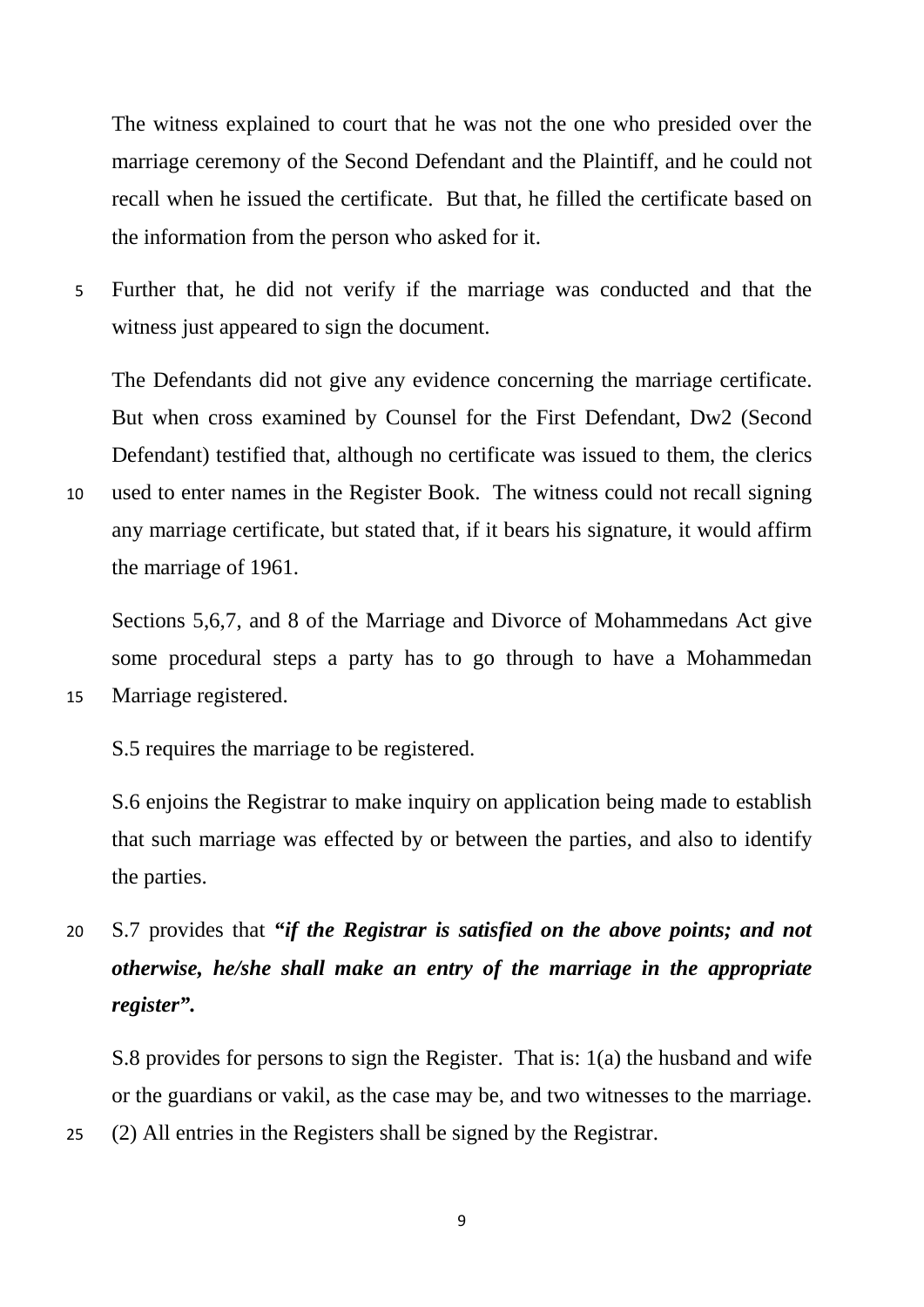In the present case, Exhibit P1 the marriage certificate was secured by the Second Defendant.

The testimony of Pw3 indicates that there were lapses in the procedure, when the Second Defendant applied for the registration of the marriage. That is,

5 when Second Defendant applied to have the marriage certificate issue, Pw3 went ahead to issue the same without verifying the information given to him. The witnesses who appended their signatures to the document only appeared to sign on the certificate.

However, such lapses do not render the marriage conducted under Islamic law 10 invalid.

This is because S.16 of the Marriage and Divorce of Mohammedan Act provides that *"nothing in this Act shall be construed to : a) Render invalid, merely by reason of its not having been registered, any Mohammedan marriage or divorce which would other be valid;* 

15 *b) Render valid, by reason of its having been registered any such marriage or divorce which would other be invalid;*

*c)….*

*d) Affect the religious rites of any persons in Uganda, and* 

*e) Prevent any person who is unable to write from putting his/her mark*  20 *instead of the signature required by this Act".*

In the present case, the Second Defendant and the Plaintiff attempted to register an already existing marriage.

The irregularity in the procedure adopted did not render the marriage invalid.

I am fortified in my holding by the case of **Ali s/o Pazi vs. Hamisi Mohamed** 

25 **[1968] EAIII at P112 (E)** where court held that: *"No can I agree that the*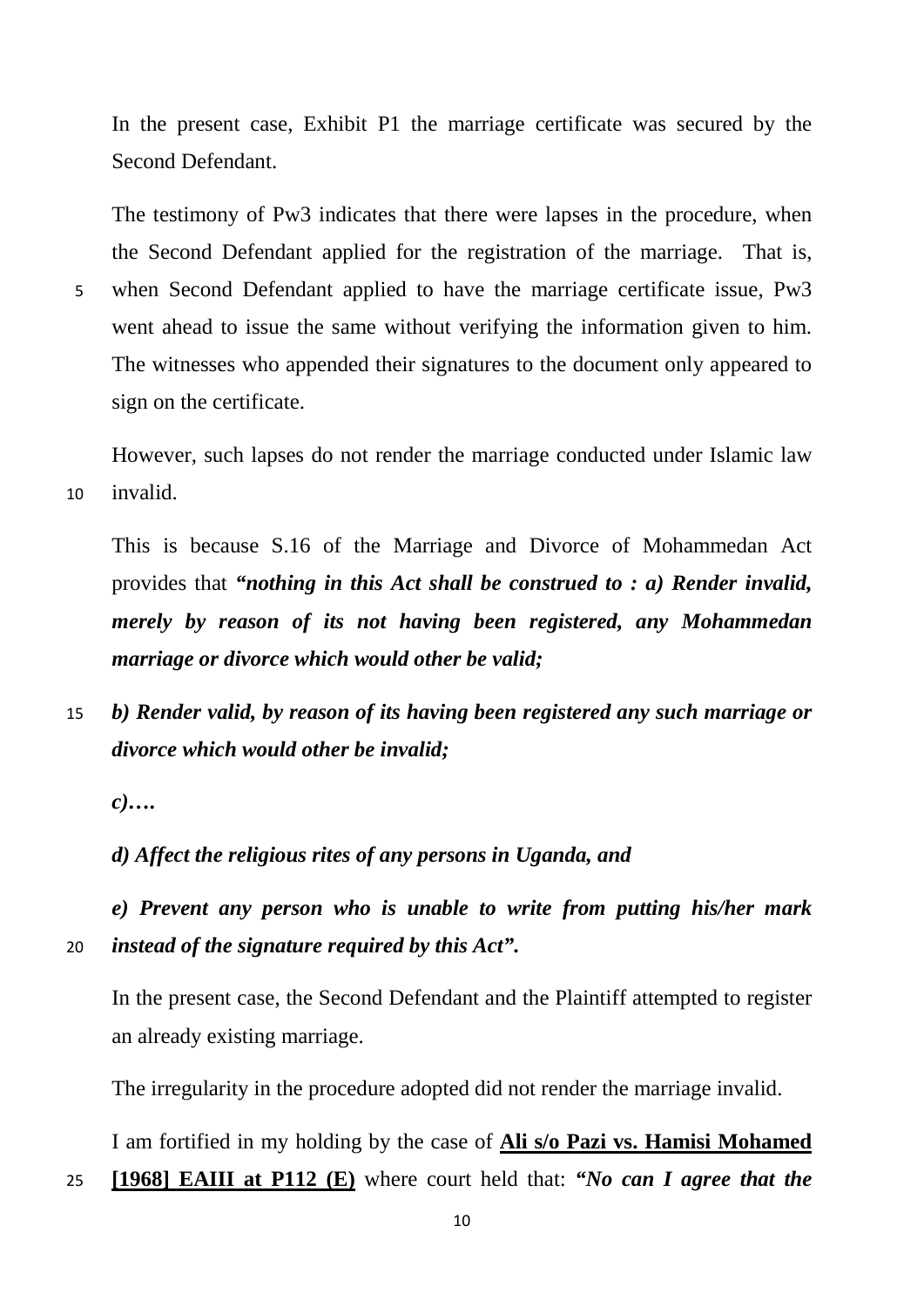*absence of a certificate of marriage has any particular significance, other than (to some minor degree) supporting the Respondent's case. The failure to produce such written evidence may be accounted for in many ways after a period of some forty years. There is no magic in such a document, nor does* 

5 *its non-production necessarily raise a presumption that no marriage took place between the parties".*

The non-registration and obtaining of a marriage certificate was not fatal to the validity of the Plaintiff and Second Defendant's marriage. Neither was the failure to produce any witness in court, who was present when the marriage was 10 conducted.

The inconsistence in the Plaintiff's evidence as to number and names of the children she has with the Second Defendant could not affect the validity of the marriage either.

In absence of direct evidence on the point *"Muslim law presumes in favor of* 

15 *marriage"*, **Mist Momtaz Begun vs. Anwar Hossein (Supra).** But in the present case, evidence has been presented to show that the Plaintiff and Second Defendant have lived together as husband and wife for a long time.

The case of **Uganda vs. Abdulla Nasser [1982] HCB** relied upon by Counsel for the First Defendant, would only be applicable if there were grave 20 inconsistencies in the evidence of the Plaintiff and if it was proved that she was deliberately untruthful.

The earlier findings that the marriage between the Plaintiff and Second Defendant was valid is maintained.

The next issue to determine is **whether the suit property was lawfully**  25 **engaged as security for mortgage by the Defendants**.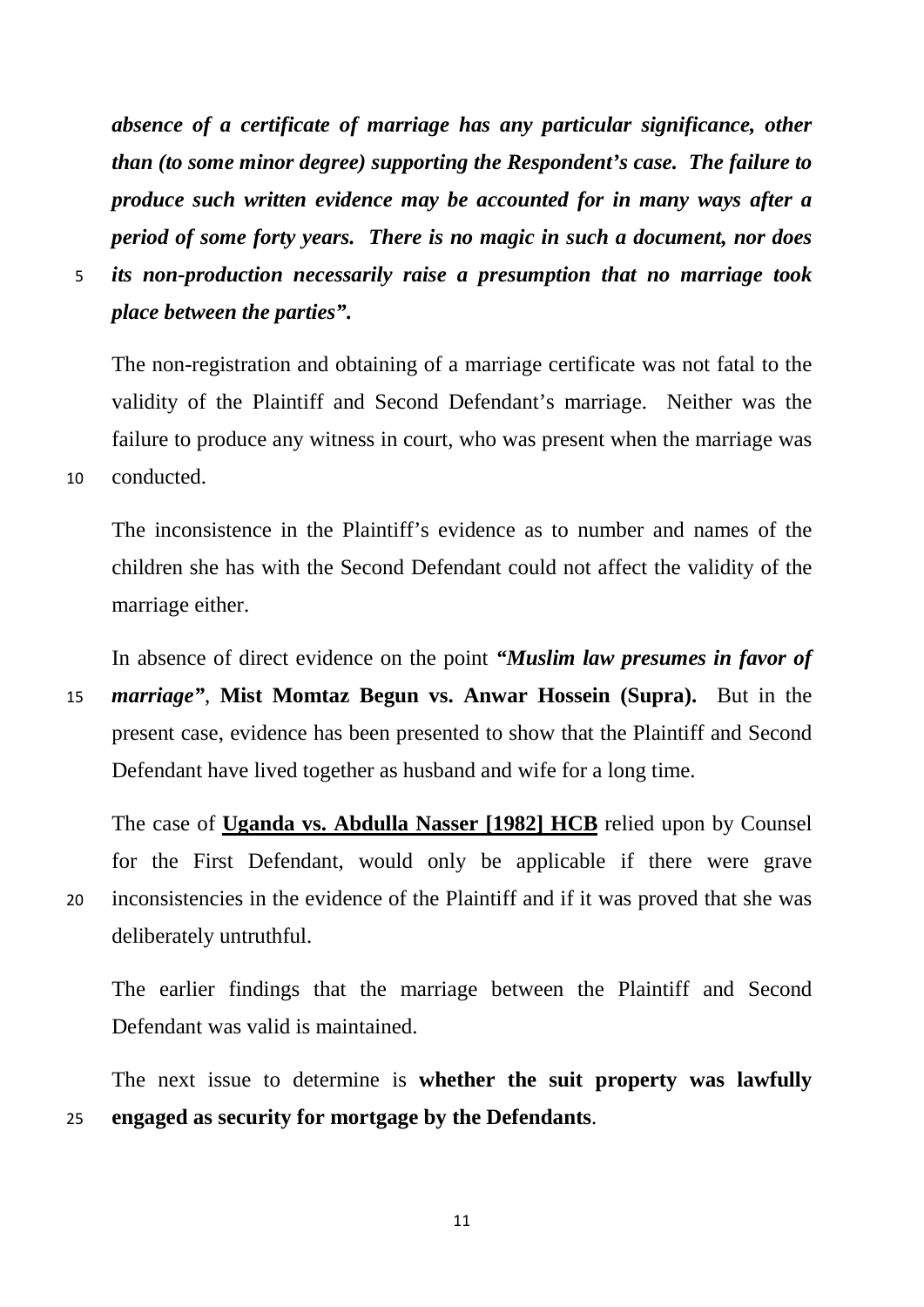S.38A of the Land Act provides for security of occupancy to a spouse on family land.

S.39 of the Land Act provides for restrictions on transfer of family land. Subsections (1) and (2) of S.39 prohibit family members to carry out certain 5 transactions on the land without the consent of the spouse.

While S. 3 (1) and (3) of the Mortgage Act *"give discretion to a person holding land by instrument to mortgage his/her interest to secure the payment of an existing or future or a contingent debtor or other money or moneys worth or the fulfillment of a condition, that power shall be exercisable subject to any*  10 *prohibition or limitation… imposed by any written law".*

The Plaintiff in the present case contends that the suit land is family/matrimonial property that was mortgaged without her consent.

However, under S.5 (1), (2) and (3) of the Mortgage Act – Not withstanding S.3 of the Land Act, *"A mortgage of a matrimonial home, including mortgage on* 

15 *customary land of a matrimonial home is valid if (a) any document or form used in applying for the mortgage is signed by or there is evidence from the document that it has been assented to by the mortgagor and the spouse or spouses of the mortgagor living in the matrimonial home".*

(b) Any document or form used to grant the mortgage is signed by or there is 20 evidence that it has been assented to by the mortgagor a**nd the spouse or spouses of the mortgagor** living in the matrimonial home.

For the purposes of subsection (1) (a) An intending mortgagee shall take reasonable steps to ascertain whether an intending mortgagor is married and **whether or not the property to be** mortgaged is a matrimonial home.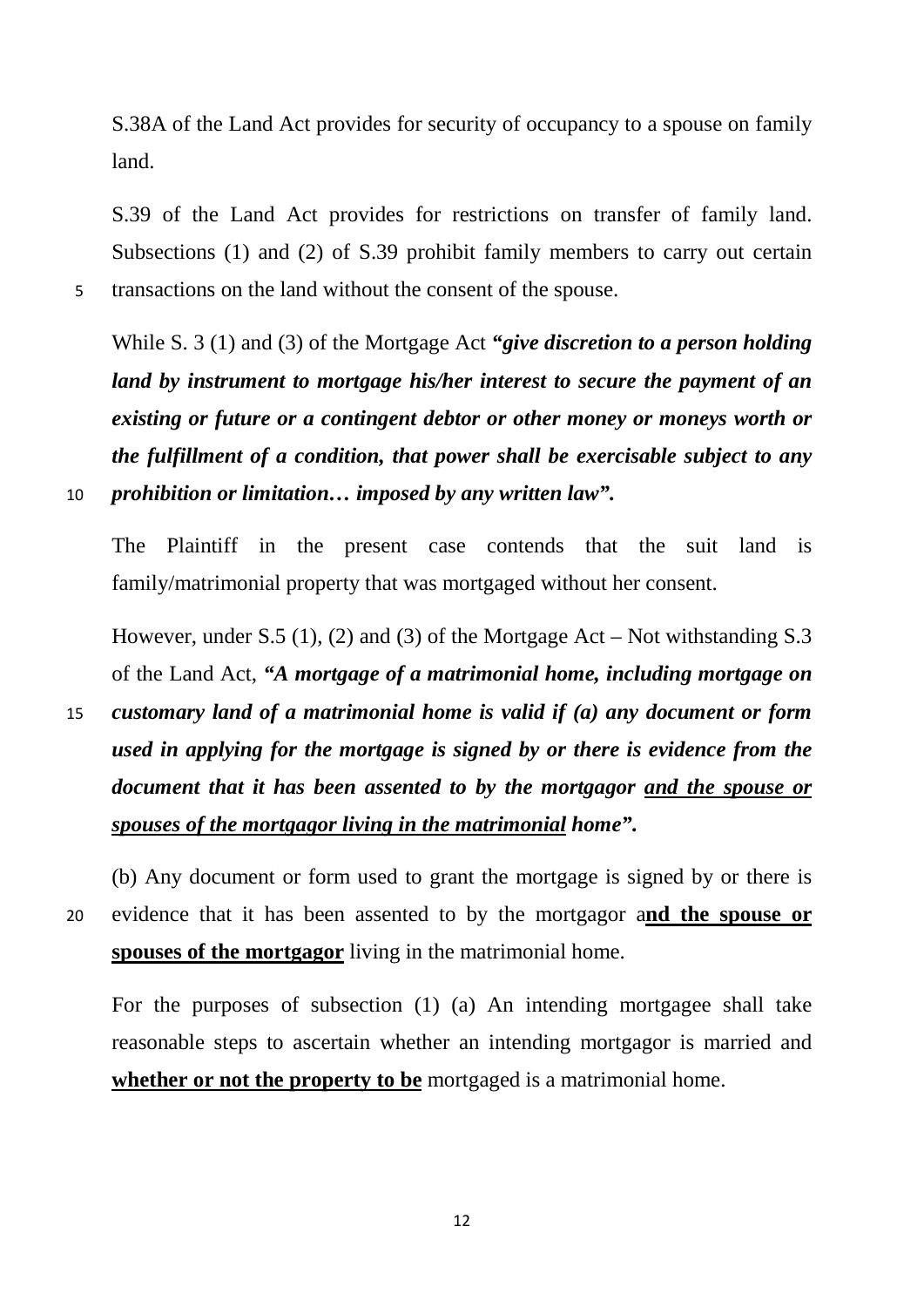b) An intending mortgagor shall make full disclosure to the intending mortgagee as to his/her marital status and whether or not the property mortgaged comprises the matrimonial home;

And the mortgagee shall be deemed to have discharged the duty under sub 5 section (2), if the mortgagee obtains a marriage certificate issued in accordance with the laws of Uganda, and in the absence of it, a statutory declaration from the spouse or spouses of the mortgagor as proof of marriage.

In the present case, before the loan and mortgage agreements were executed by the parties, a valuation was carried out to establish the proprietorship, user and 10 suitability of the suit land, on the instructions of the Defendants. The valuation

report is dated 24.03.11- Exhibit D2.

It is indicated in the report that the property is residential and family home with signs of occupation. It was recommended that the property was subject to the provisions of the Land Act, as a family home.

15 By the power of attorney dated 19.10.11, the Second Defendant appointed Uganda Academic Enhancement Co. Ltd as his lawful Attorney, to take possession of the suit land, title deed etc and pledge the same to the First Defendant and obtain a loan on its terms.

In preparation of signing the mortgage agreement, the Second Defendant with 20 the assistance of the First Defendant made a statutory declaration dated 06.12.11, contending that he was not married as per the laws of Uganda. Therefore, no consent to mortgage the property was obtained from the Plaintiff as required by law.

On the same date, a mortgage agreement was executed between the First 25 Defendant as the "Mortgagee" (lender) Uganda Academic Enchantment Co. Ltd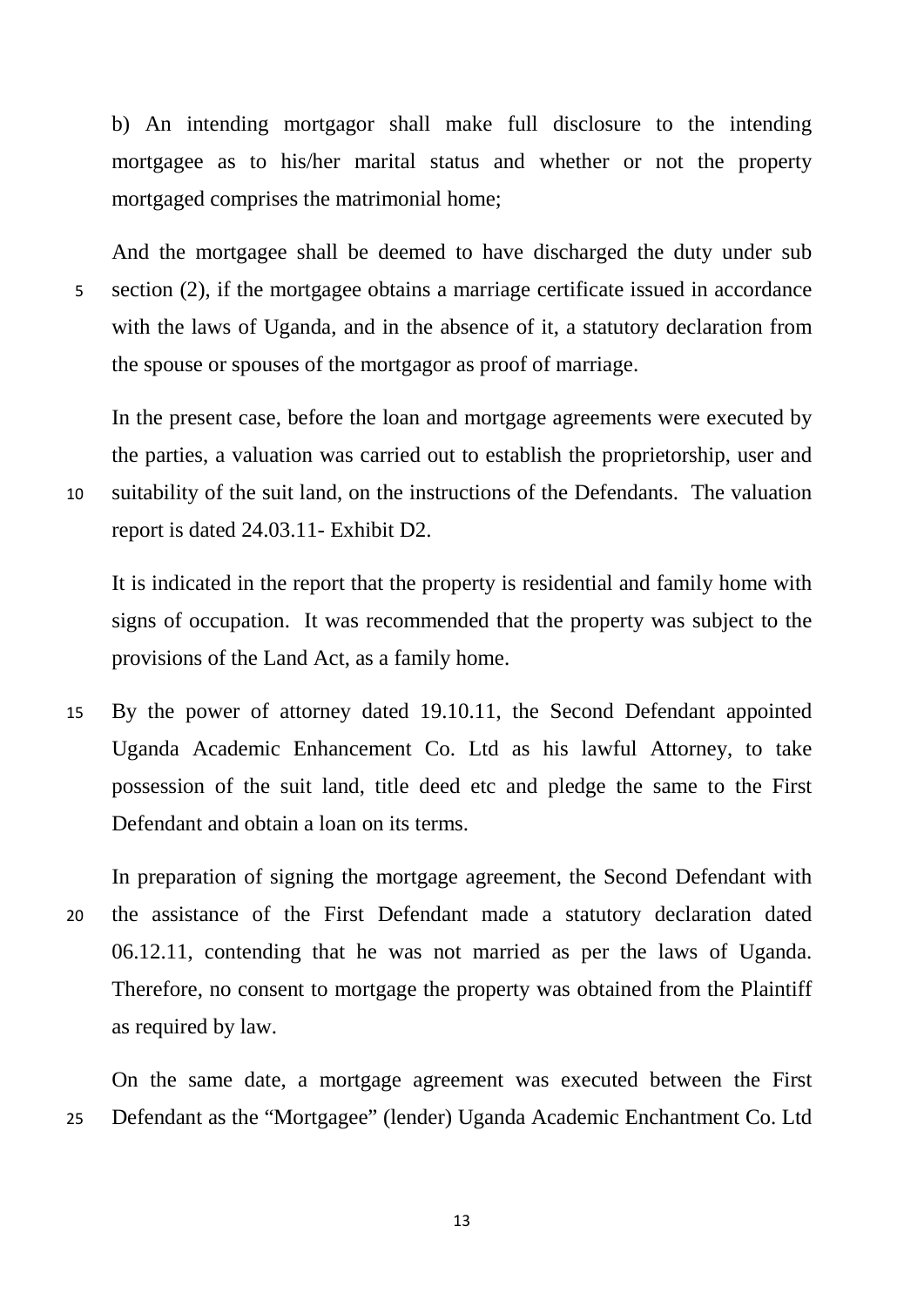as the "Borrower" (beneficiary) and the Second Defendant as the "Mortgagor" (Donor).

Court has to determine **whether the First Defendant carried out the due diligence required before becoming a mortgagee of family property as**  5 **required by the Mortgage Act**.

The requirement was meant to avoid some of the pitfalls that may be caused by undue influence that could be exerted on the spouse during the course of getting a loan, where the spouse's equitable interest in the intended mortgage land can be postponed in favor of the mortgagee. By carrying out due diligence, the 10 mortgagee would take steps to **"protect the"** vulnerable spouse, when facts that suggest a risk in the process to grant the mortgage are revealed.

Counsel for the First Defendant submitted that the second Defendant was not married, as per paragraph 5 of the Statutory Declaration of the Second Defendant.

15 But apart from ascertaining whether the intending mortgagor was married, the intending mortgagee had a duty to take reasonable steps to ascertain whether or not the property to be mortgaged was matrimonial property. And the intending mortgagor had a duty to make full disclosure to the intending mortgagee whether or not the property to be mortgaged comprised of the matrimonial 20 home  $- S.5 (2)$  Mortgage Act.

Under S.4 (1) of the same Act, a mortgagor and mortgagee are obliged (a) to act honestly and in good faith and (b) in particular, disclose all relevant information relating to the mortgage.

It is an offence under S.4 (2) of the Act for a mortgagee or mortgagor who 25 refuses, neglects or **fails** to disclose information relevant to a mortgage and which is in his/her possession.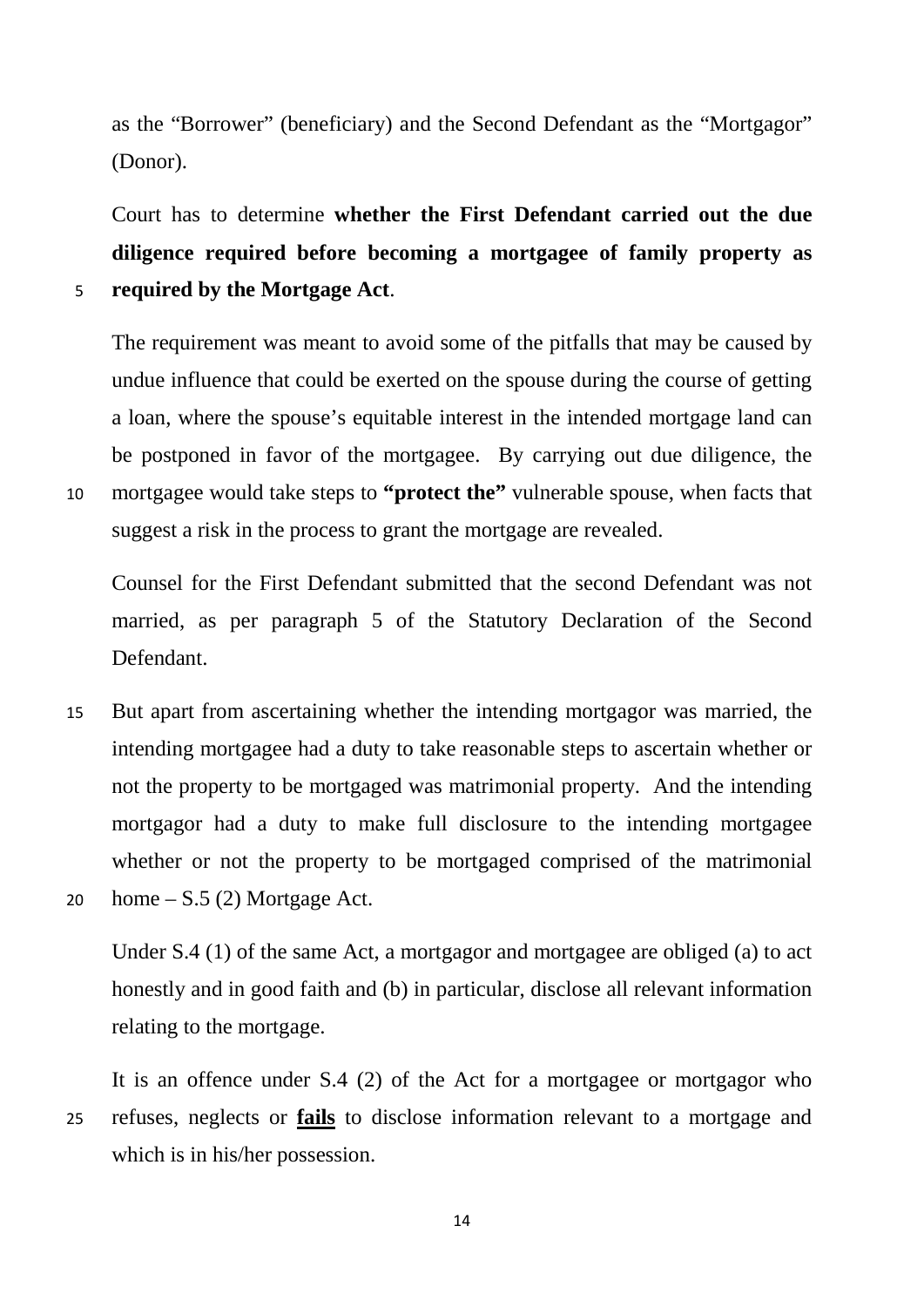From the evidence of Pw1 and Pw2 and the valuation report sanctioned by both Defendants, it can be discerned that the suit property was family property. The valuation report binds both Defendants and none of them can claim lack of notice actual or constructive or implied in assessing the risk of creating a 5 mortgage on matrimonial or family home.

Secondly, the Second Defendant swore a false statutory declaration, meaning that he acted dishonestly and in bad faith, well knowing that the facts he was hiding were relevant to the decision whether to create a mortgage over the property or not.

10 This is coupled with the fact that, in his evidence Dw2 admitted that the Plaintiff is his wife and they stay together at the suit property in Makindye. His oral evidence was contrary to what he stated in the statutory declaration – Exhibit D3.

All these actions of the Second Defendant were contrary to S.4 (1) and 5 (2) of

15 the Mortgage Act.

Basing on the statutory declaration, the power of attorney and valuation report, the First Defendant advanced the loan to Uganda Academic Enhancement Co. Ltd – Exhibit D4.

The First Defendant relies on those documents to argue that due diligence was 20 carried out and it was established that the Second Defendant was not married and that the suit property was not matrimonial property.

However, the evidence of the First Defendant and the submissions of its Counsel are belied by the valuation report- Exhibit D2. The report as already mentioned in this judgment indicates that the suit property **was family property** 

25 **and** had signs of occupation.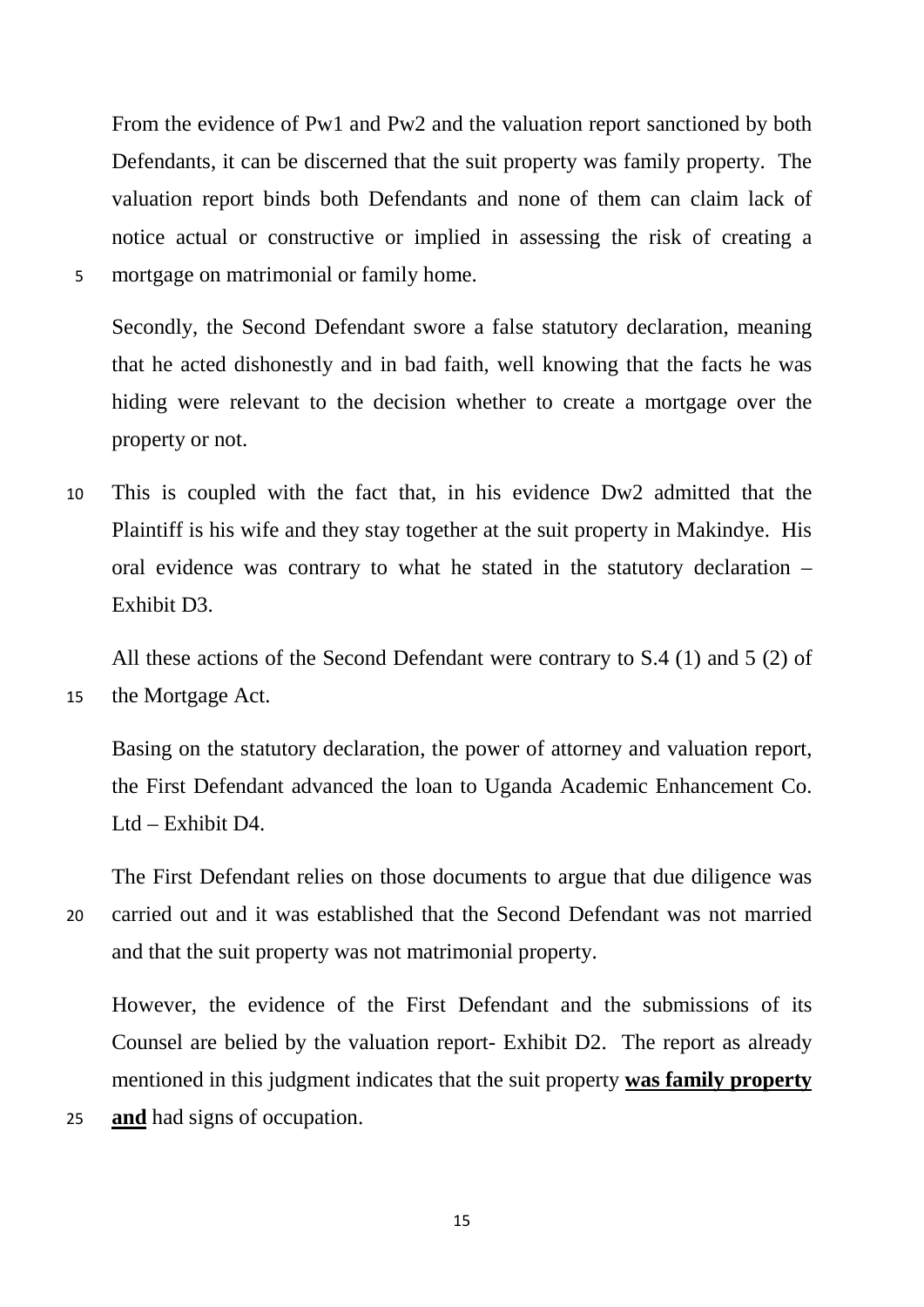The valuation report put the First Defendant on notice that it run the risk of advancing a loan on family property where no consent had been obtained by the mortgagor. The notice was ignored.

This may explain why it was the First Defendant that prepared the statutory 5 declaration and later claimed to have obtained the same from the Second Defendant as proof of the non-existence of the marriage between the Second Defendant and the Plaintiff. The First Defendant, in these circumstances ought to have advised the Second Defendant to get independent legal advice to avoid the obvious conflict of interest.

10 The court finds that the First Defendant did not act in good faith or honestly. Having had notice by way of the valuation report, they ought to have appreciated that the property was not suitable to be pledged as security for a loan. The First Defendant did not comply with S.4 (1) of the Mortgage Act.

It is true as submitted by Counsel for the First Defendant and from the evidence 15 of Dw1 that, under S.146 (D) of the Registration of Titles Act, (RTA) a proprietor of any land may appoint any person to act for him/her in transferring that land, lease or mortgage or otherwise deal with it by signing a power of attorney, as was done in this case.

But it is evident that, by the time the powers of Attorney were signed by Second 20 Defendant on 19.10.11, there was already actual or imputed notice to the First Defendant that the property was burdened. By ignoring that notice and the parties going ahead to sign the loan and mortgage agreement on 06.02.12, on the basis of the same report, the power of attorney and statutory declaration, the parties acted in contravention of the law and equitable principles.

25 Under S.43 of the Mortgage Act, *"the rules of cannon law the doctrines of equity applicable to mortgages, shall continue in force, in accordance with the*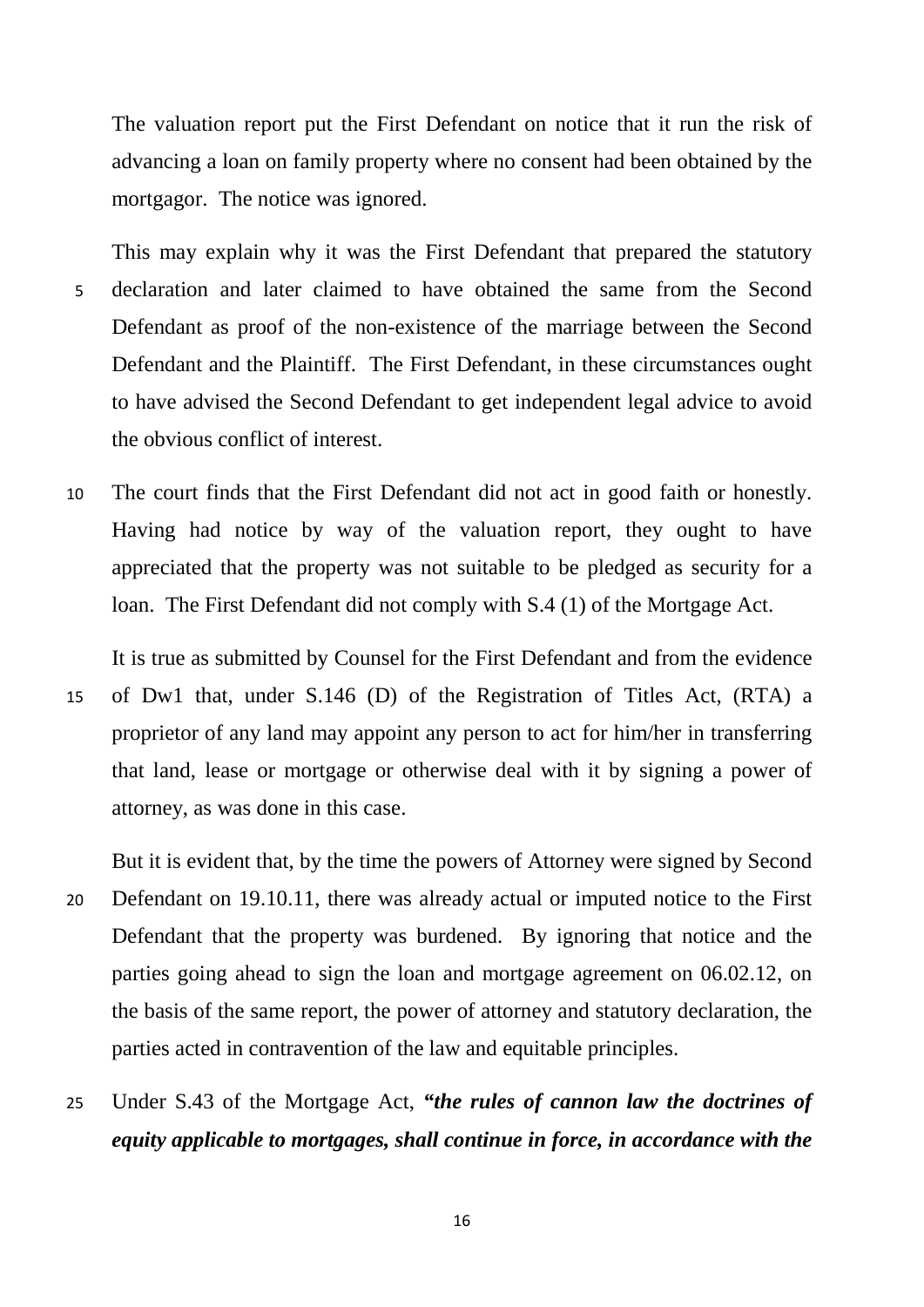# *provisions of the Judicature Act, except in so far as they are inconsistent with this Act".*

For the First Defendant (mortgagee) to acquire the land free from the existing equitable interest of the Plaintiff (spouse) as recognized by the Land Act and the

5 Mortgage Act, it must prove that the interest in the land was acquired by it bonafide, that is without notice. But as already pointed out in this judgment, court has found that the First Defendant had notice of such spousal interest as evidenced by Exhibit D2.

For the reasons already set out herein, the First Defendant (mortgagee) did not 10 act in good faith while entering the transaction, as it had notice of the equitable interest or should have been aware of the equitable interest and is therefore bound by it.

Although Counsel for the First Defendant contends that Pw1 and Pw2 were not present at the time the valuation was carried out, the report indicates otherwise.

15 The burden was upon the First Defendant to prove that although the property was a residential house, it was not matrimonial property envisaged under SS.38 A and 39 of the Land Act.

The submissions of Counsel for the First Defendant that the Second Defendant in his evidence departed from his pleadings, is upheld.

20 Dw2 stated in his evidence that it was his son Wahabi Musoke to whom he availed the certificate of title to use it to borrow money and that the son was hoodwinked by Nancy Twashaba Rwabrindore, is a departure from the pleadings.

The memorandum of understanding dated 20.02.12 was entered into between 25 the parties fourteen days after the loan and mortgage agreement was executed by the parties. The names of the said son of the Second Defendant did not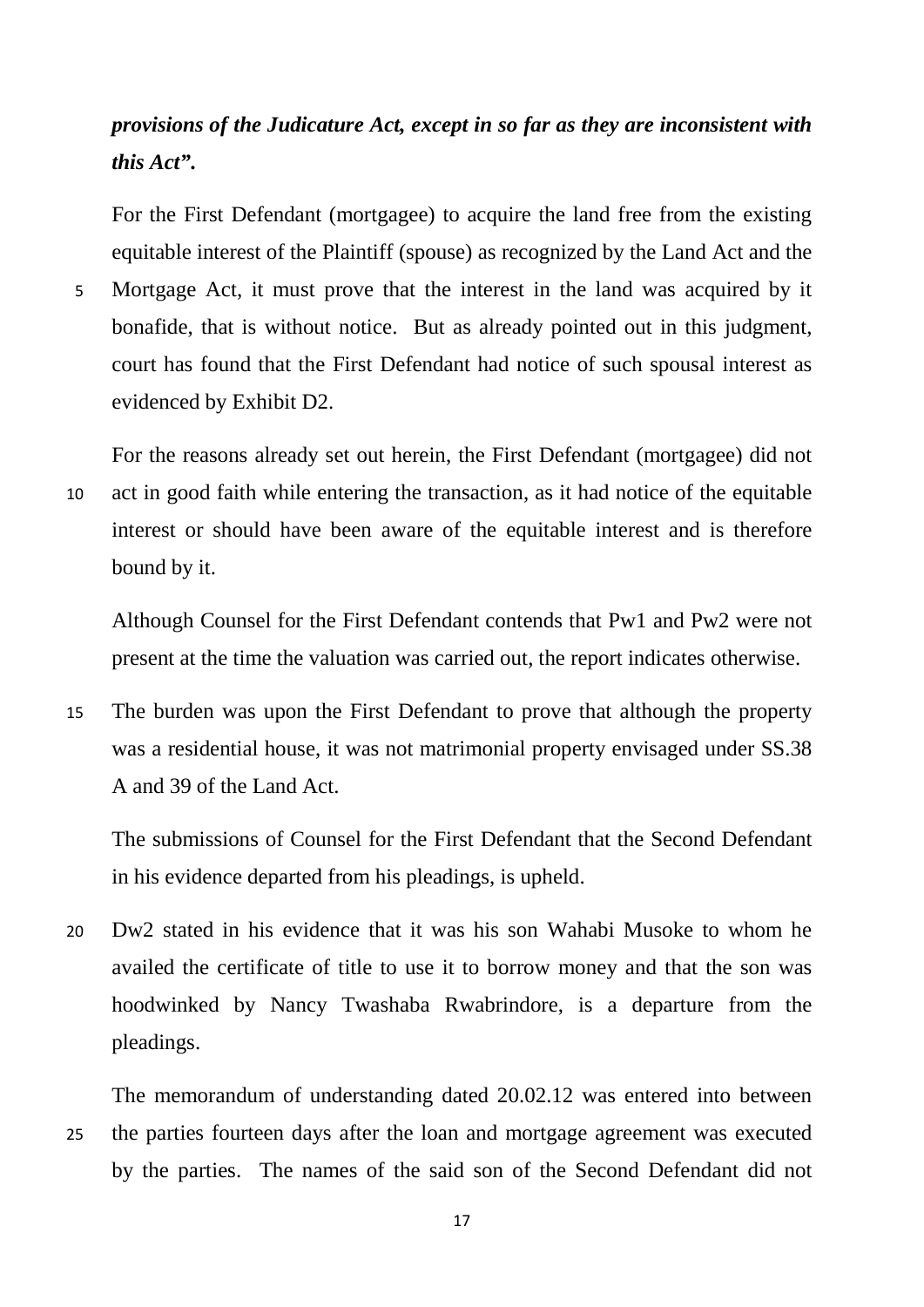feature anywhere in the memorandum. The Second Defendant could not been heard to deny the execution of the mortgage agreement and then accepting execution of the memorandum of understanding.

All documents were for the same purpose.

5 *"The object of pleadings is of course, to ensure that both parties shall know what are the points in issue between them; so that each may have full information of the case they have to meet and prepare evidence to support their own case or meet that of their opponent. As a rule, relief not founded on the pleadings will not be given".* – 0.6r7 C.P.R and the case of **Gandy vs.** 

#### 10 **Caspar Air Cleaners Ltd [1956] 23 EACA 139.**

The submissions of Counsel also raise the issue whether the statutory declaration was incurably defective for failure to conform to S.66 and 67 of the Advocates Act.

Counsel for the Plaintiff argued that an illegal instrument cannot justify 15 anything.

Counsel for the First Defendant argued that SS.66 and 67 of the Advocates Act relate to instruments, and the Act does not define an instrument.

Referring to S.1 (h) of the Registration of Titles Act which defines an instrument to include any document in pursuance of which an entry is made in

20 the Register, Counsel contended that, a statutory declaration is not an instrument and therefore SS 66 and 66 of the Advocates Act do not apply to it. That the Statutory declaration sworn by the Second Defendant having been registered by the Registrar of Documents is a valid document.

S.66 (1) of the Advocates Acts specifies instruments which must not be 25 prepared by unqualified persons. Such documents relate to: movable or immovable property or any legal proceedings; formation of any limited liability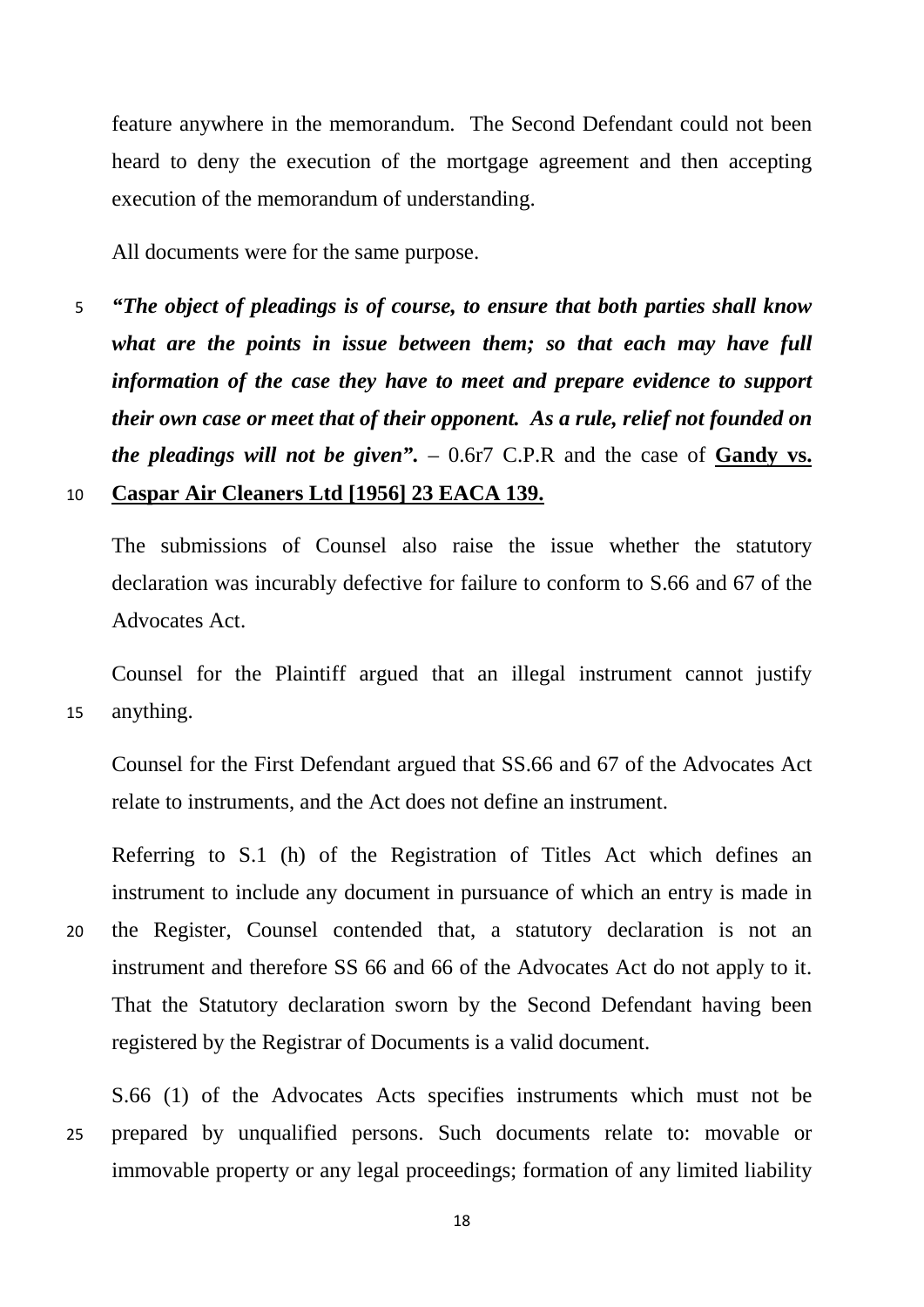company whether private or public; making a deed of partnership or the dissolution of a partnership; and doing so amounts to an offence.

However, under Section 66 (2) subsection (1) does not apply to (a) any public officer drawing or preparing instruments in the course of duty;

5 (b) Any person employed merely to endorse any instrument, application or proceedings; or

(c) Any person in the full time employment of a limited liability company drawing or preparing instruments in the course of duty for and on behalf of the company.

10 Sub section (3) of S.66 sets out documents that are not included in the expression **"instrument"** for the purpose of S.66 and 67.

S. 67 of the Act requires a person who draws or prepares any instrument to which S.66 applies, to endorse their name and address. And any such omission to do so or false endorsement of such instrument amounts to an offence.

15 The purpose of the sections is *"to identify and punish unqualified persons who prepare legal documents for a fee or reward"* – **Kotecha vs. Mohammed [2002] EA 112 (CAU).** Berko JA.

A look at Exhibit D3, the statutory instrument of the Second Defendant verifying his marital status, shows that it did not conform to the requirements of 20 S.67 (1) of the Advocates Act; it does not indicate the name and address of the person who drew it.

Be that as it may, the evidence of Dw1 shows that the statutory declaration was drafted by the Legal Department of the First Defendant, where she is an employee.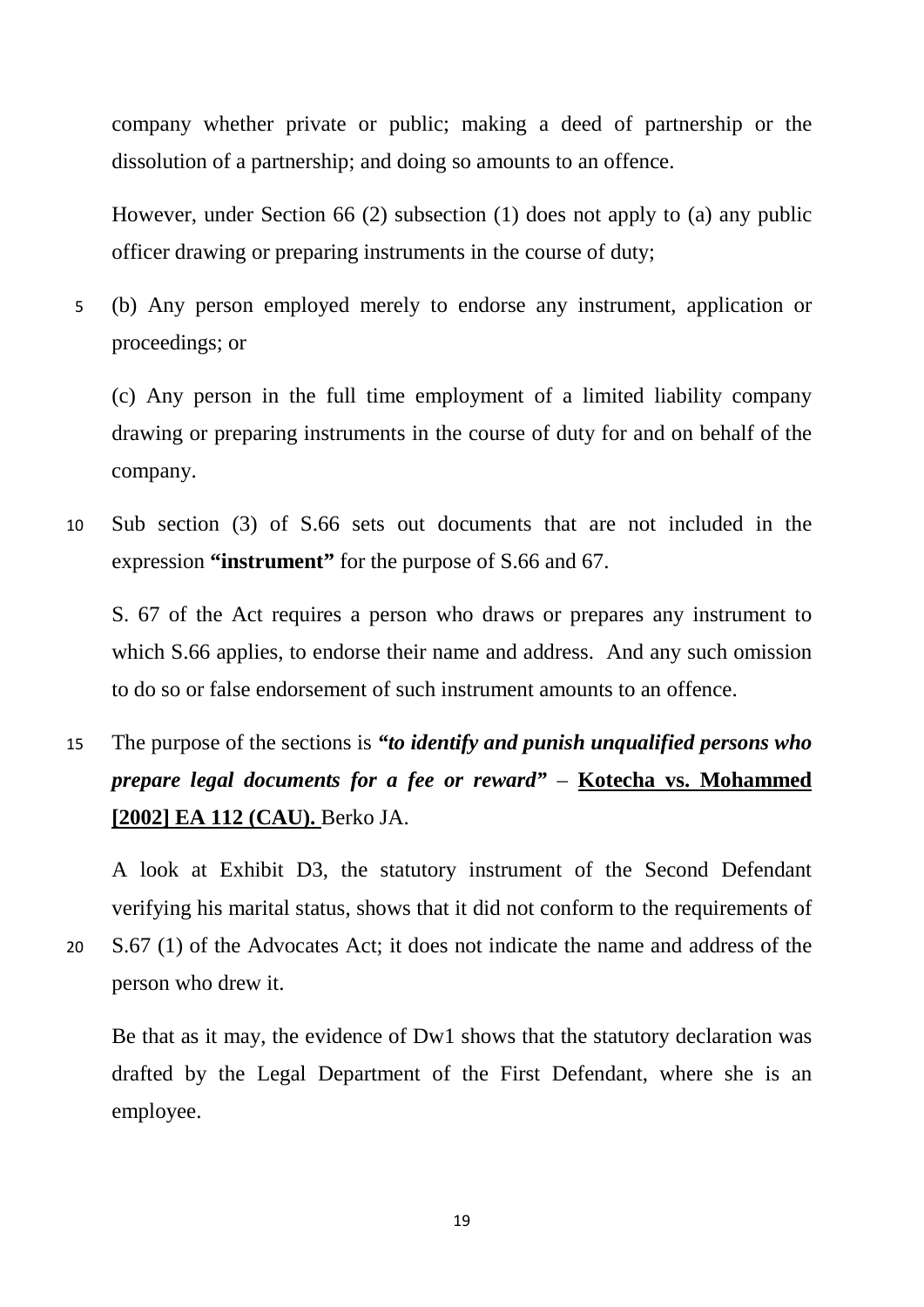Therefore the omission to state the name and address of the person who drafted it does not render it invalid or incurably defective. The omission was a mere irregularity in form. Nonetheless, for reasons already stated herein, the document could not be relied upon to support the First Defendant's case.

5 In conclusion, this court finds that the suit property was not lawfully pledged as security for the loan facility. And the mortgage deed of 06.02.12 was not properly executed as it was in pursuance of an illegal transaction.

### **What remedies is the Plaintiff entitled to?**

The remedies sought by the Plaintiff five in number were set out at the 10 beginning of this judgment. Before I consider the remedies in the order that they were sought, I wish to note that, I am aware of the legal right of a mortgagee to sale mortgaged property upon default. The right is recognized under S.20 (e) of the Mortgage Act. But the remedies available to the mortgagee under the section presuppose the existence of a valid mortgage. The 15 burden of proof was on the Plaintiff to establish the grounds that negative the First Defendant's right over the mortgaged property. This court has already held that the Plaintiff discharged the burden; hence consideration of the remedies she is entitled to.

# **1) (a) A declaration that the mortgage of her matrimonial home by the**  20 **Defendants was irregularly, fraudulently and illegally secured.**

The Plaintiff proved on a balance of probabilities that she is a wife of the Second Defendant. That her consent was not obtained before the suit property was mortgaged to the First Defendant; and therefore the property was not lawfully mortgaged as security.

25 The Plaintiff's right as a spouse is granted by the Land Act and the Mortgage Act.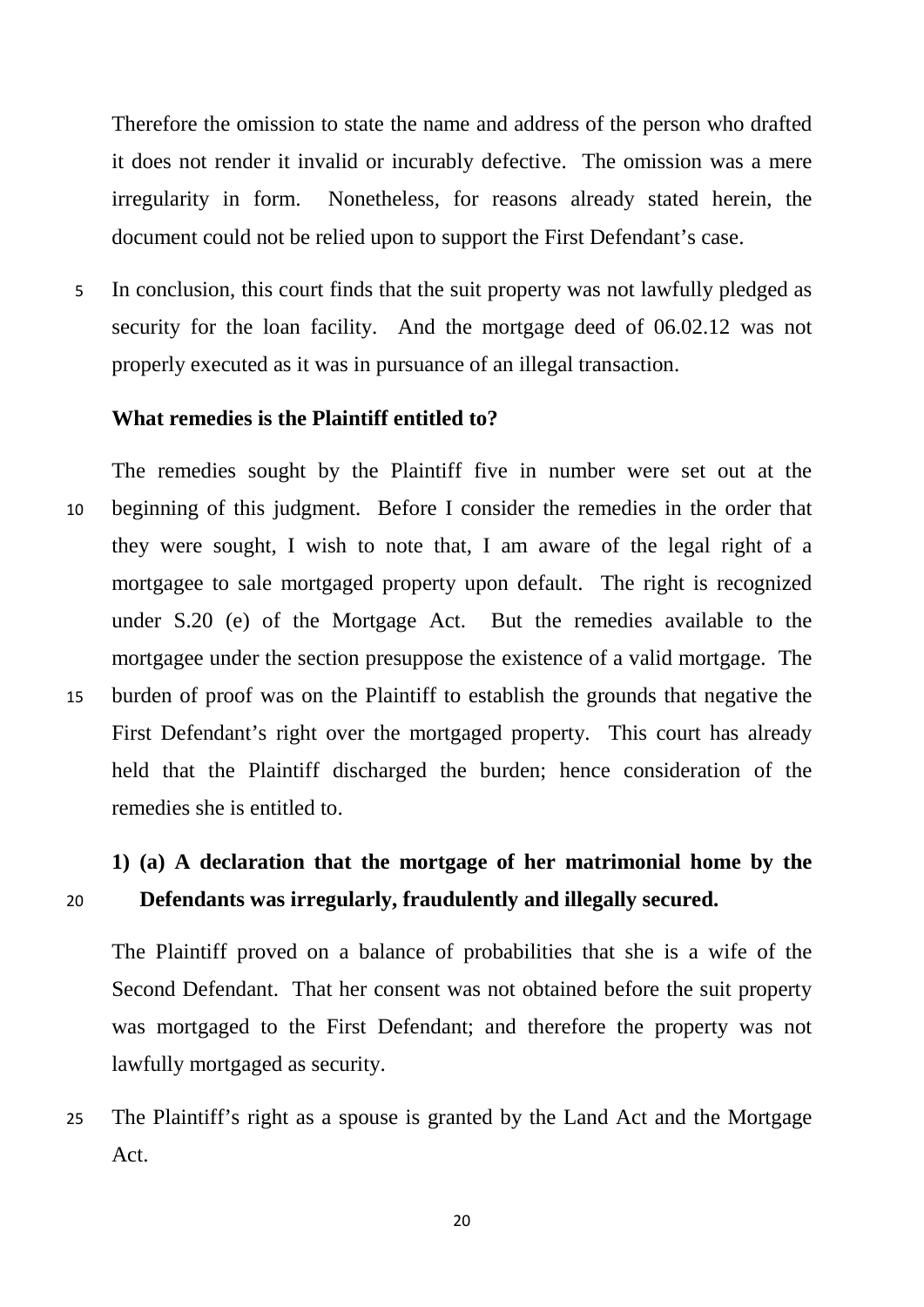While normally under S.59 of the Registrar of Titles Act, S.3 A (3) of the Land Act and S.3 (4) of the Mortgage Act, once the mortgagee is registered on a title, indefeasibility of title will not only protect the mortgage but the mortgage debt. Indefeasibility will not assist where the mortgagee acted dishonestly, lacked 5 good faith and had notice of the statutory equitable interests of the aggrieved party but ignored them, as was proved in the present case.

The declaration sought by the Plaintiff is accordingly granted.

### **1) (b) Review of Mortgage:**

An oral application was made by Counsel for the Defendant to review the 10 mortgage under S.34, 35 and 365 of the Mortgage Act. He relied on the case of **Aisha Kiwanuka vs. Microfinance Support Center Ltd & Imam Kiwanuka Misc. Cause 21/2013.**

S.34 of the Mortgage Act provides that *"where a mortgage has been obtained: (a) through fraud, deceit, or misrepresentation by the mortgagor; or (b) in a* 

15 *manner containing a provision which is unlawful; the court may review the mortgage in the interests of justice on application of the mortgagor or mortgagee*". – Refer to S.35 (1) (a) of the Mortgage Act.

*"In reviewing the mortgage, the court may (a) declare it void, and (b) direct that the mortgage shall have effect subject to such modifications as the court* 

- 20 *shall order; or (c) require the mortgagee to repay the whole or part if any sum paid under the mortgage or any related or collateral agreement by the mortgagor or any surety or other person who assumed an obligation under the mortgage whether it was paid to the mortgagee or any other person".* – S.36 (1) Mortgage Act.
- 25 *(2) The court shall not declare a mortgage void unless it is satisfied that the circumstances justify it;*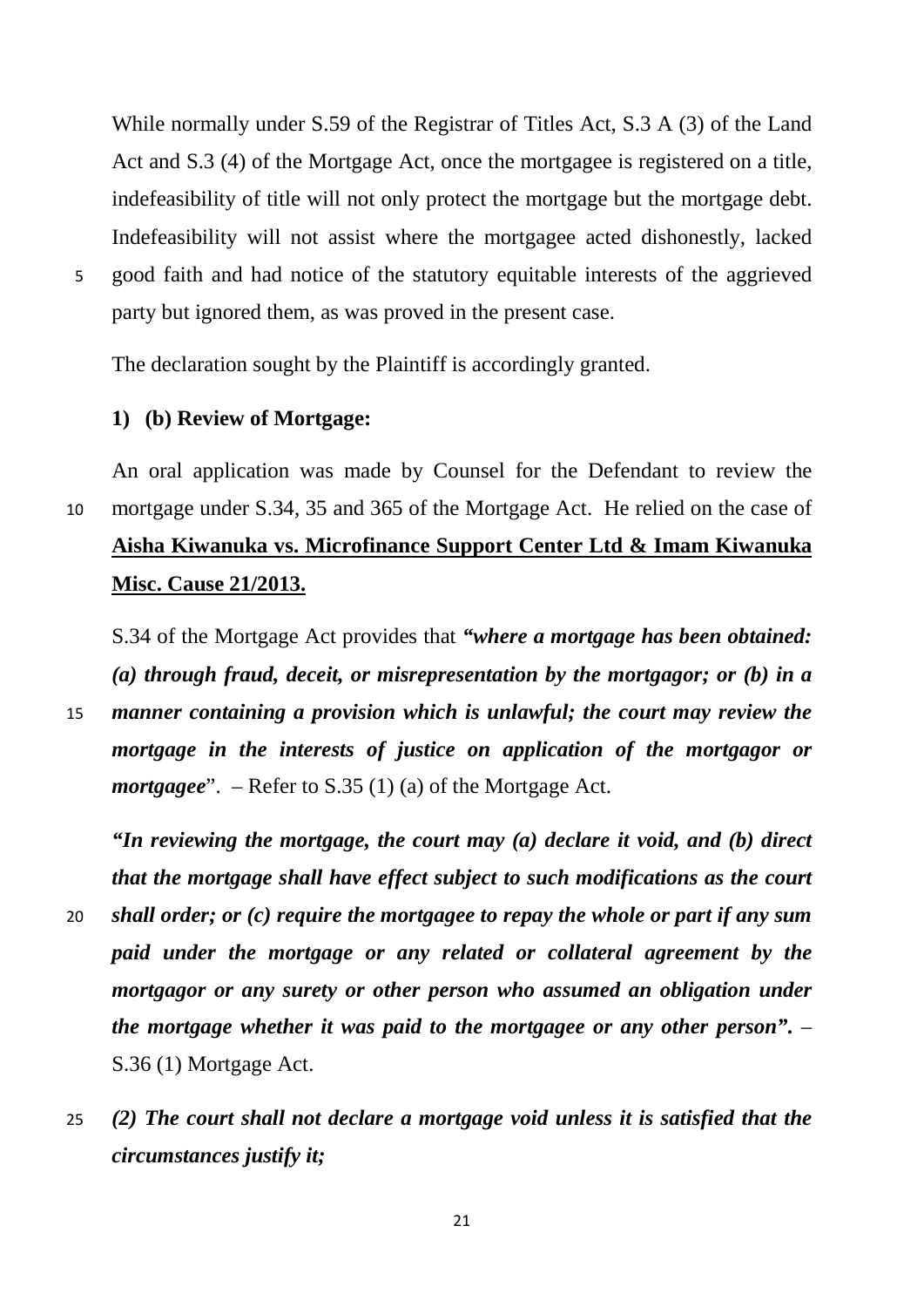*(3) Where an application is made on the grounds that the mortgage contains any provisions which is unlawful, unconscionable or extortionate the court shall to the greatest extent possible, uphold the mortgage with the omission of the unlawful, unconscionable and extortionate provision.*

5 *(4) Where an application is made on the grounds of the exercise of undue influence or other unconscionable conduct, and two or more persons are joint mortgagors or mortgagees, and those grounds are proved to the satisfaction of the court, the court shall uphold the mortgage to the extent of the interests of the joint mortgagors or mortgagees upon whom undue influence was not*  10 *exercised.*

In the present case, it was argued that, if court finds that the suit property is matrimonial property, the circumstances do not justify a declaration that the mortgage is void.

This court has already declared the mortgage null and void for reasons set out 15 herein. The circumstances justified that declaration and the decision cannot be changed.

Nonetheless, that does not affect clause 12 of the loan agreement. Though the borrower was not made a party to the suit and the First Defendant did not issue a Third party notice to the borrower, the Defendants can still file a suit against 20 the borrower who was a beneficiary of the loan amount and failed to repay it; to enforce paragraph 12 of the loan agreement.

#### **2) Permanent Injunction:**

Since court has already declared that the Plaintiff's matrimonial home was wrongfully mortgaged, it is in order for a permanent injunction to issue against 25 the Defendants, restraining them from selling the property in a bid to realize the secured amount. It is so ordered.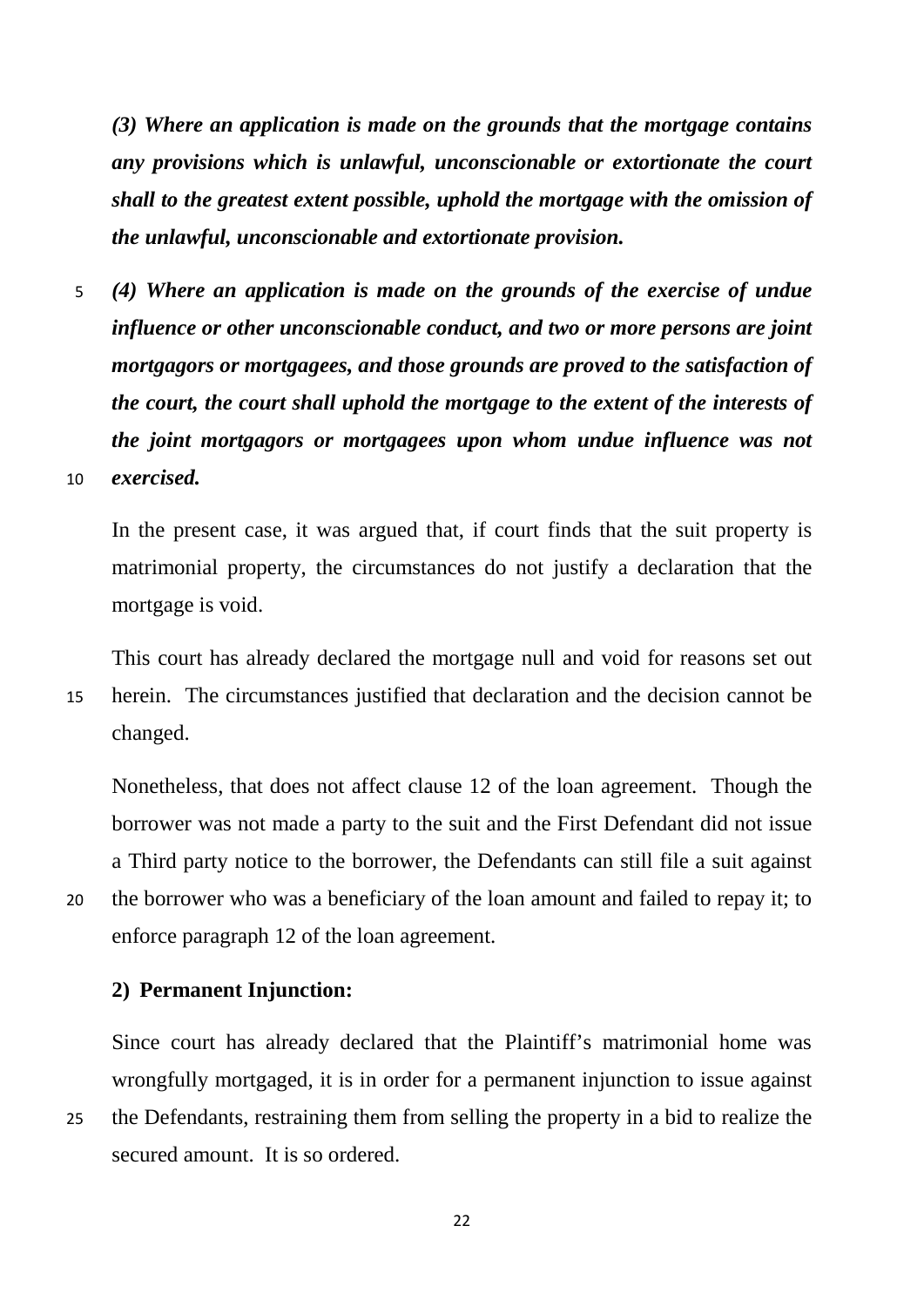3) The Cancellation and Release of encumbrances lodged by the First Defendant on the Plaintiff's matrimonial home certificate of title is also allowed for the same reasons. The property was wrongfully mortgaged without the consent for the Plaintiff as required by law.

5 **4) General Damages:**

According to decided cases, *"general damages …are what court may award when the court cannot point out any measure by which they are to be assessed, except the opinion and judgment of a reasonable man".* – See **Haji Asumani Mutekanga vs. Equator Growers (U) Ltd SCCA 07/1995** Oder

10 JSC, as he then was.

I agree with the evidence of the Plaintiff and the submissions of her Counsel that she was greatly inconvenienced by the Defendant's action of mortgaging her matrimonial home without her consent.

The property was advertised for sale in the New Vision Newspaper of  $07<sup>th</sup>$ 15 August, 2013 at P.39, which is an indicator that the threat was real. The Plaintiff is therefore entitled to an award of general damages.

Counsel for the Plaintiff proposed an award of Shs. 150,000,000/- as general damages. While Counsel for the First Defendant proposed a nominal sum of Shs. 2,000,000/-. The amount proposed by Counsel for the Plaintiff is too high, 20 while that proposed by Counsel for the First Defendant is too low.

Considering the circumstances of the case, court grants the sum of Shs. 10,000,000/- as general damages also taking into account that the Plaintiff is going to earn interest on the sum.

### **5) Exemplary Damages:**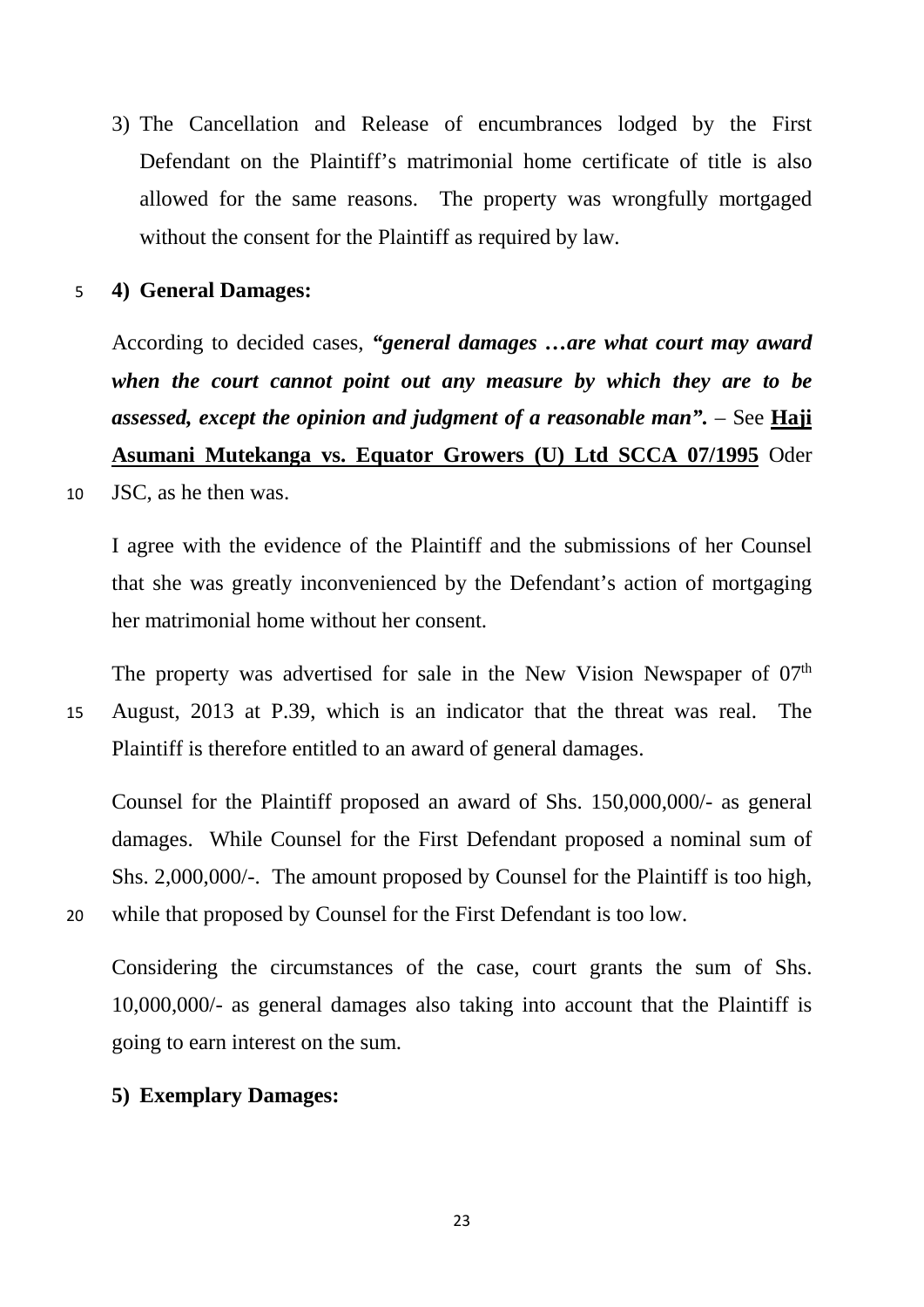*"Exemplary or punitive damages are additional to an award which is intended to compensate a Plaintiff fully for the loss suffered, both pecuniary and nonpecuniary. They are intended to punish and deter."* – Refer to **Kuddus (AP) vs. Chief Constable of Leicester shire Constabulary [2001] UK HL 29** 

5 House of Lords.

Counsel for the Plaintiff prayed for a sum of Shs. 80,000,000/- as exemplary damages.

The Plaintiff is entitled to exemplary damages as she was a victim of punishable behavior. Both Defendants were joint wrong doers. Both their conduct was 10 wanting in that they failed to follow the law, common law and equitable laid down procedures before mortgaging the matrimonial home of the Plaintiff. They also told deliberate lies when the First Defendant assisted the Second Defendant to make a false statutory declaration.

The First Defendant as the lender was set to benefit from the mortgage 15 transaction from the interest earned on the principal amount. The Second Defendant was also set to benefit from the loan, as the evidence available indicates that he is a shareholder and Director in the Uganda Academic Enhancement Co. Ltd, the beneficiary of the loan.

Both Defendants' conduct was calculated to make a profit for themselves or for 20 a party where they derive benefit, at the expense of the Plaintiff. But since the property has not been sold, and the Plaintiff has also been awarded general damages, Shs. 10,000,000/- will be awarded as exemplary damages. The Shs. 80,000,000/- proposed by Counsel for the Plaintiff is excessive.

### **6) Cost of the Suit:**

25 Counsel for the Plaintiff prayed for costs of the suit, while Counsel for the First Defendant prayed for dismissal of the suit also with costs.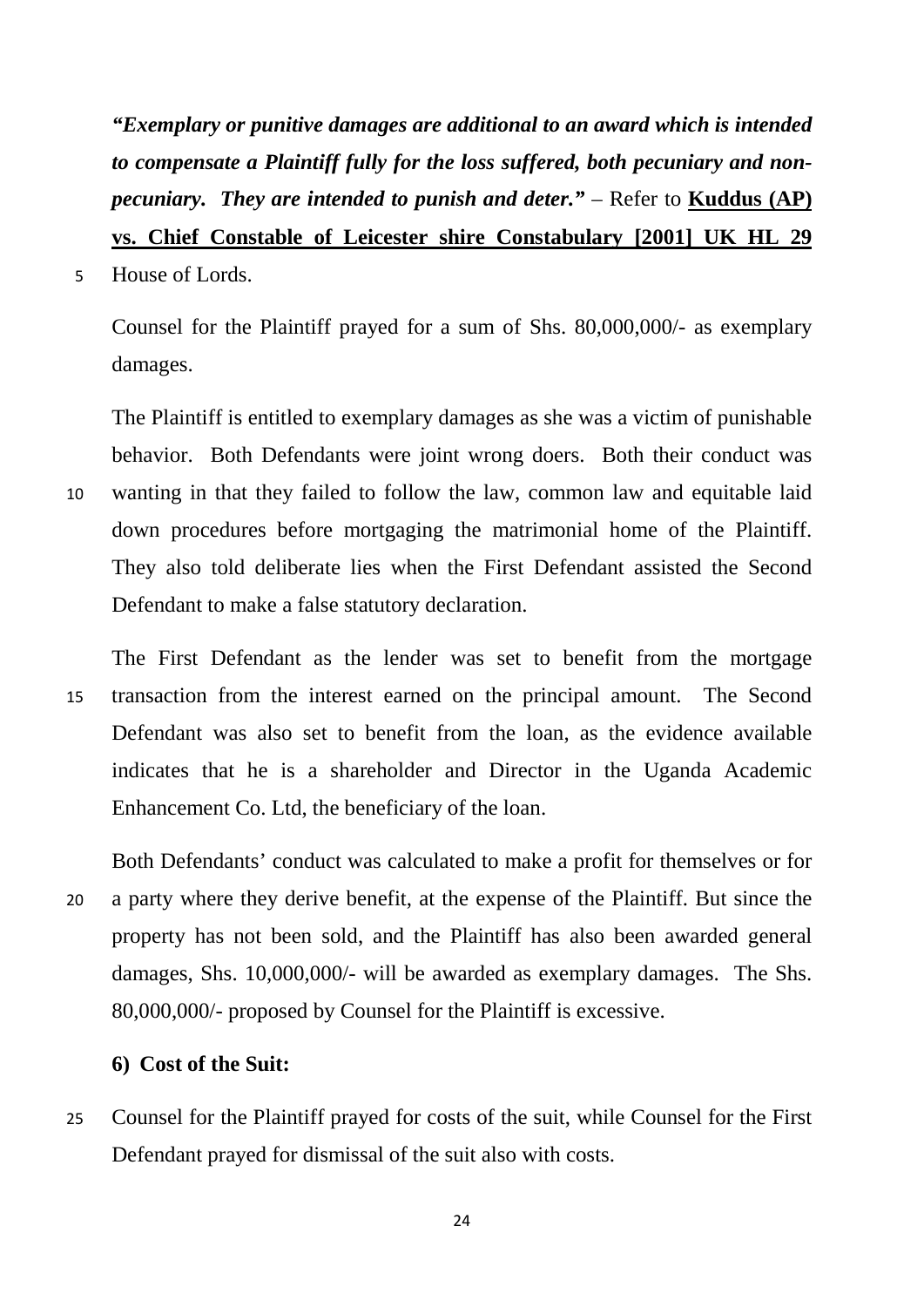It is trite law that *"costs follow the event and that a successful party is entitled to costs unless for good reason court decided otherwise".* – S.27 (1) and (2) of the Civil Procedure Act and the case **of Departed Asians Property Custodian Board vs. Jaffer Brothers [1999] IEA 12r**.

5 The Plaintiff being the successful party in this suit is therefore entitled to costs and they are hereby granted.

Judgment is hereby entered for the Plaintiff against the Defendants jointly and severally in the following terms:-

- 1) (a) It is hereby declared that the mortgage created by the Defendants on 10 LRV 932, Folio 3, Plot 156, Block 262, land at Makindye, the matrimonial home of the Plaintiff, for secure a loan facility of Shs. 280,000,000/ advanced to Uganda Academic Enhancement Co. Ltd, was irregular and illegally secured and is therefore null and void.
- 2) A permanent injunction does issue against the Defendants restraining them 15 from selling the said described property in satisfaction of the mortgage debt, without the prior consent of the Plaintiff.
	- 3) It is hereby directed that the mortgage instrument lodged on the said property as an encumbrance on the title shall be canceled and removed and the title released to the Plaintiff to note her interests.
- 20 4) General damages of Shs. 10,000,000/- are awarded to the Plaintiff.
	- 5) Exemplary damages of Shs. 10,000,000/- are awarded to the Plaintiff.
	- 6) The Plaintiff is awarded interest on item 4 at the rate of 12% per annum from the date of judgment unto payment in full.
	- 7) Taxed costs of the suit are also awarded to the Plaintiff.